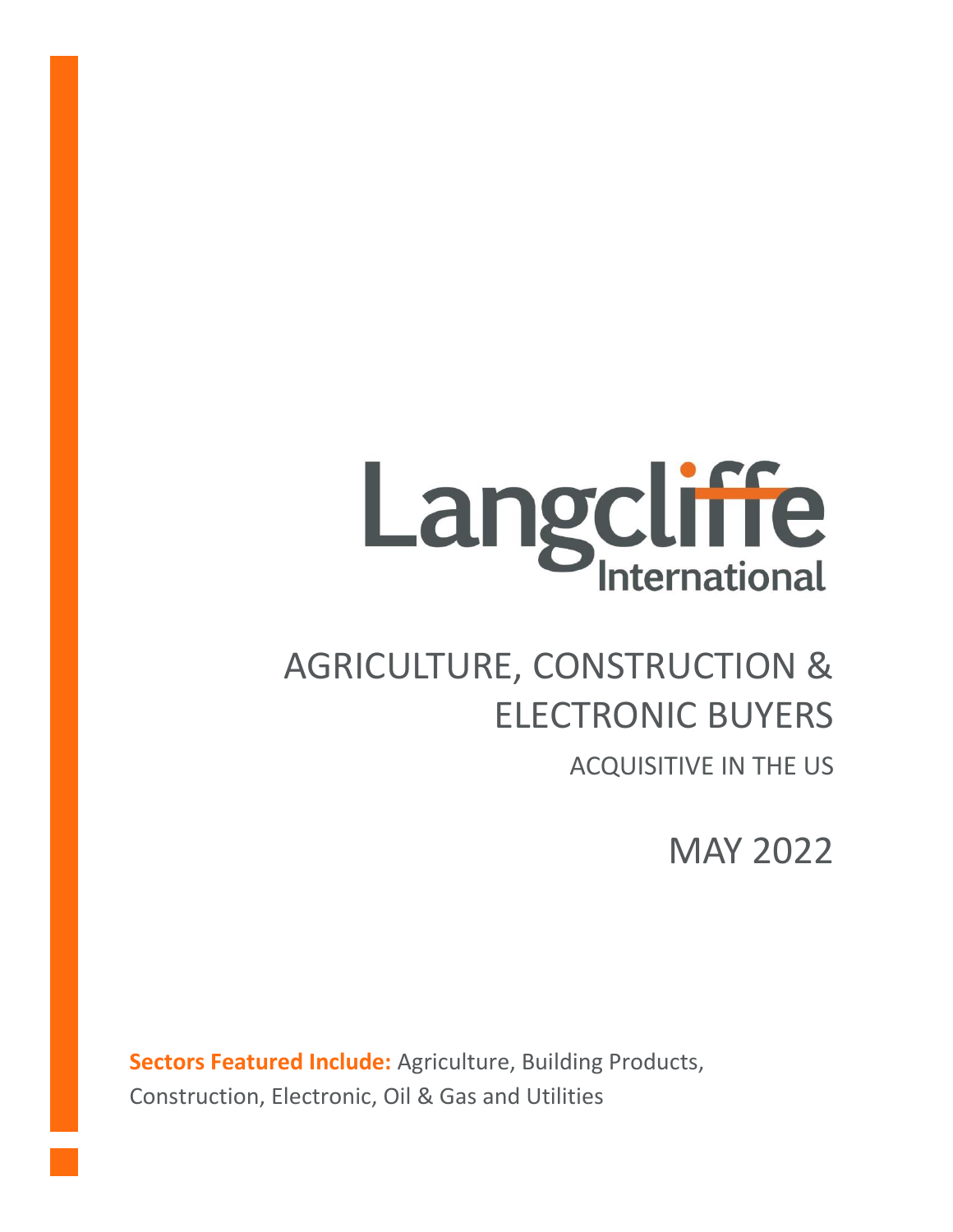# **SECTORS**

To view our buyers targeting US-based opportunities in the Agriculture, Building Products, Construction, Electronic, Oil & Gas and Utilities sectors, please click the title link below.

If you believe that you have an opportunity that meets the criteria of a buyer, please click the buyer title link to send the relevant team member an email.

Alternatively, please email [mark.eardley@langcliffeinternational.com](mailto:mark.eardley@langcliffeinternational.com?subject=Agriculture,%20Construction%20and%20Electronic%20Buyers%20Acquisitive%20in%20the%20US%20-%20May%202022)

- [AGRICULTURE](#page-2-0)
- [BUILDING PRODUCTS](#page-3-0)
- [CONSTRUCTION](#page-5-0)
- [ELECTRONIC](#page-11-0)
- [OIL & GAS](#page-19-0)
- [UTILITIES](#page-20-0)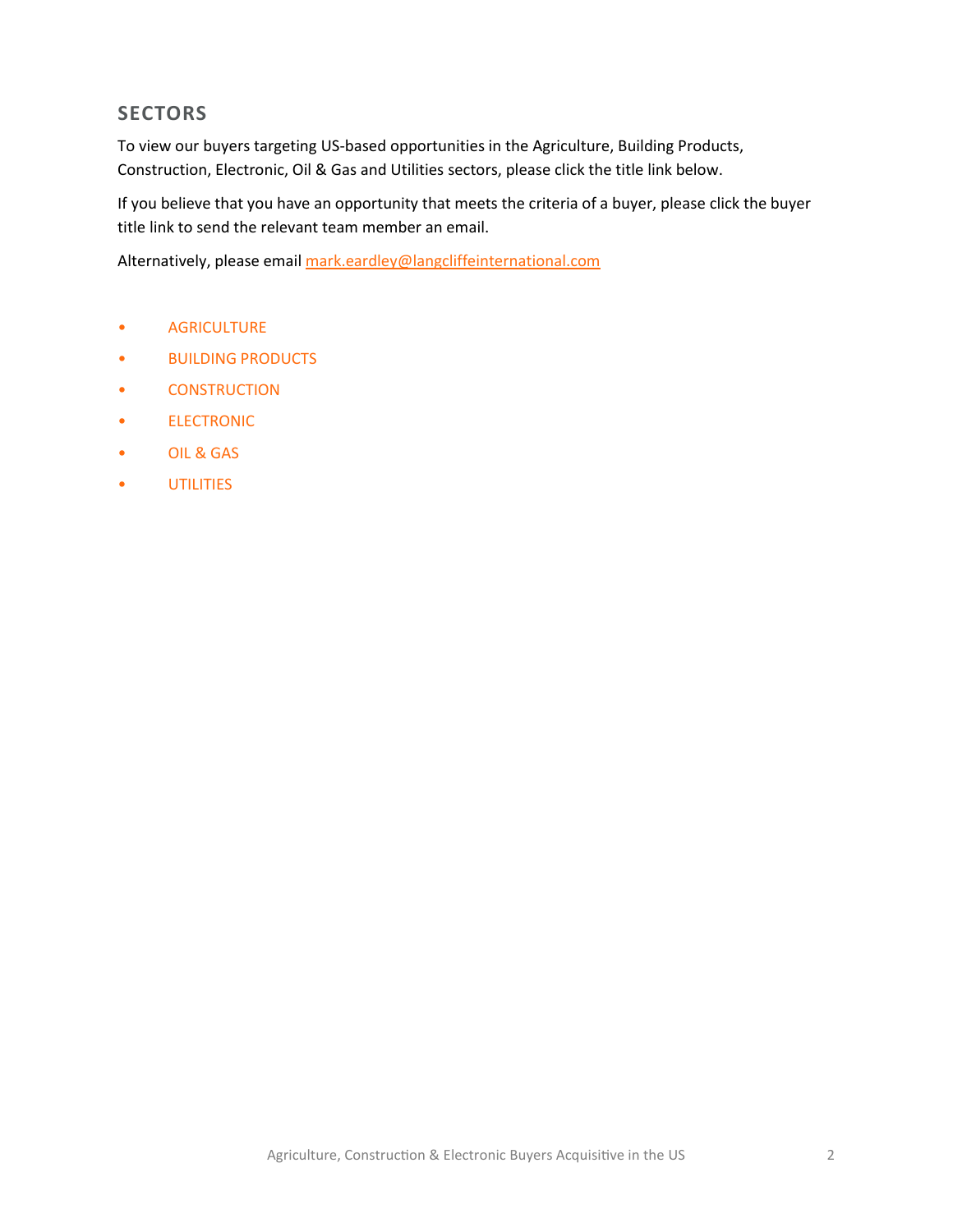# <span id="page-2-0"></span>**AGRICULTURE**

#### **269928 - [ANAEROBIC DIGESTION EQUIPMENT](mailto:poppy.briggs@langcliffeinternational.com?subject=269928%20-%20Anaerobic%20Digestion%20Equipment)** *(CLICK REFE REN CE TO ENQUIRE)*

| <b>The Acquirer</b>                                                    | <b>Acquisition Criteria</b>                       |
|------------------------------------------------------------------------|---------------------------------------------------|
| Belgian PE-owned;<br>$\bullet$                                         | Manufacturers of anaerobic digestion<br>$\bullet$ |
| Manufacturer and retailer of biogas<br>$\bullet$                       | equipment;                                        |
| installation products;                                                 | Distributors of farming and biogas<br>$\bullet$   |
| Products are designed for cattle farms, pig<br>$\bullet$               | equipment;                                        |
| farms and water purification stations;                                 | Located globally;<br>٠                            |
| Production sites across Europe;<br>$\bullet$                           | Sales of US\$10m-US\$290m.<br>$\bullet$           |
| Distribution partners allow a global product<br>$\bullet$<br>offering. |                                                   |

**Location: Belgium**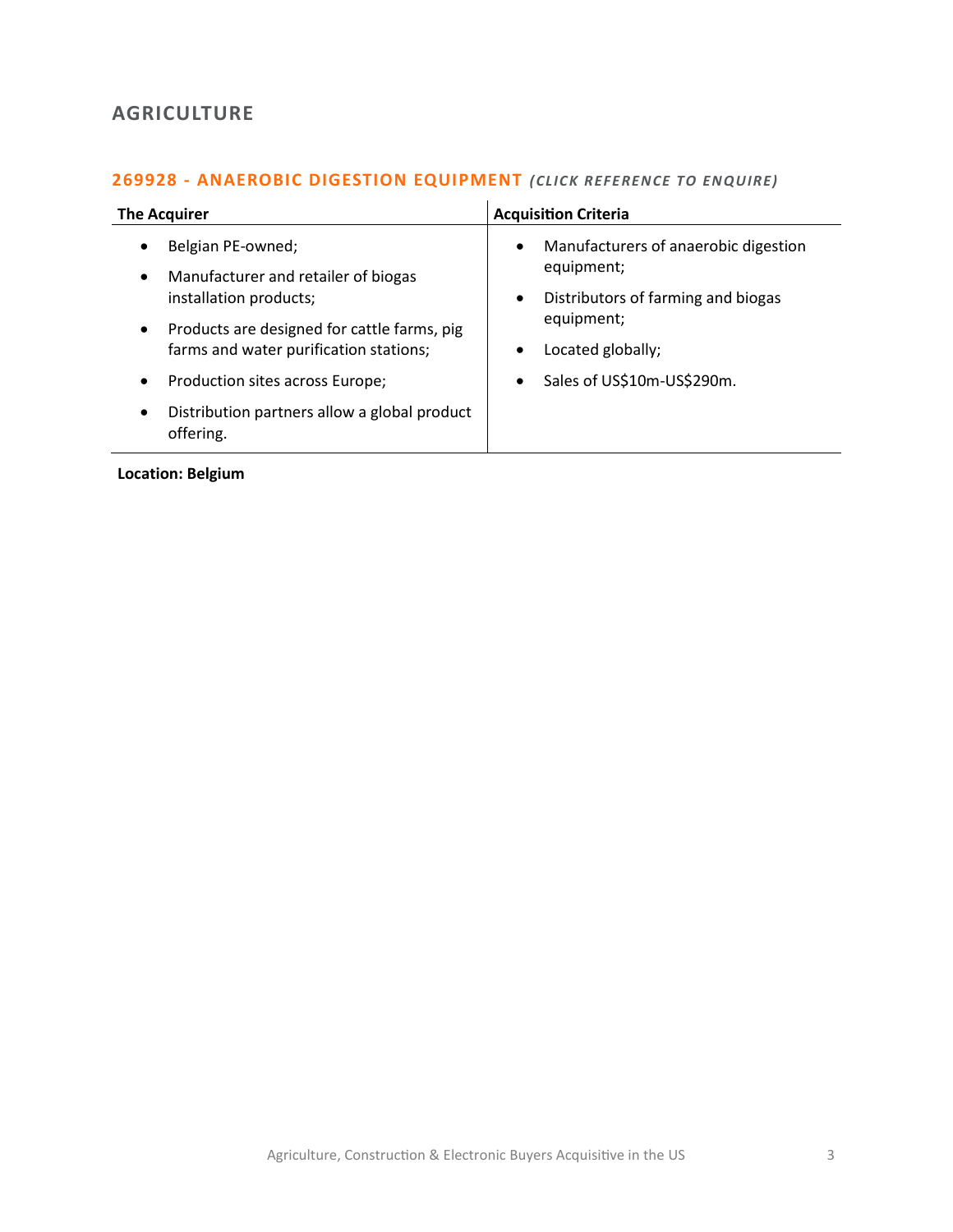# <span id="page-3-0"></span>**BUILDING PRODUCTS**

#### 10431 - **[BATHROOM PRODUCTS & ACCESSORIES](mailto:joanna.hughes@langcliffeinternational.com?subject=10431%20-%20Bathroom%20Products%20and%20Accessories)** (CLICK REFERENCE TO ENQUIRE)

| <b>The Acquirer</b>                                                                                 | <b>Acquisition Criteria</b>                                                                           |
|-----------------------------------------------------------------------------------------------------|-------------------------------------------------------------------------------------------------------|
| UK privately-owned;<br>$\bullet$<br>Designer and manufacturer of bathroom<br>$\bullet$<br>products; | Manufacturers of bathroom products and<br>$\bullet$<br>accessories;<br>Located globally;<br>$\bullet$ |
| Products include showers baths, mirrors and<br>$\bullet$<br>taps;                                   | Minimum turnover US\$25m.<br>$\bullet$                                                                |
| Part of a well-financed investment group.<br>$\bullet$                                              |                                                                                                       |

#### **Location: England**

#### **268905 - [GATES, FENCES & RAILINGS PRODUCTS](mailto:george.davies@langcliffeinternational.com?subject=268905%20-%20Gates,%20Fences%20and%20Railings%20Products)** *(CLICK REFEREN CE TO ENQUIRE)*

| <b>The Acquirer</b>                                                         | <b>Acquisition Criteria</b>                           |
|-----------------------------------------------------------------------------|-------------------------------------------------------|
| US PE-owned;                                                                | Manufacturers of gate, fence and railing<br>$\bullet$ |
| Manufacturer of gate, fence and railing                                     | products;                                             |
| products;                                                                   | Located globally;<br>$\bullet$                        |
| Materials used include steel, stainless steel,<br>٠<br>aluminium and nylon. | Turnover above US\$6m.<br>$\bullet$                   |

**Location: USA**

### **274447 - [DOORS, WINDOWS & ASSOCIATED PRODUCTS](mailto:joanna.hughes@langcliffeinternational.com?subject=274447%20-%20Doors,%20Windows%20and%20Associated%20Products)** *(CLICK REFEREN CE TO ENQUIRE )*

| <b>The Acquirer</b>                                                   | <b>Acquisition Criteria</b>                          |
|-----------------------------------------------------------------------|------------------------------------------------------|
| UAE privately-owned;<br>$\bullet$                                     | Manufacturers of steel, wooden and<br>$\bullet$      |
| Manufacturer of steel, wooden and<br>$\bullet$<br>composite products; | composite doors, windows and associated<br>products; |
| Products include doors, windows, cabinets<br>$\bullet$                | Located globally;<br>$\bullet$                       |
| and wardrobes;                                                        | Minimum turnover US\$25m.<br>$\bullet$               |
| Part of a substantial UK investment group.<br>٠                       |                                                      |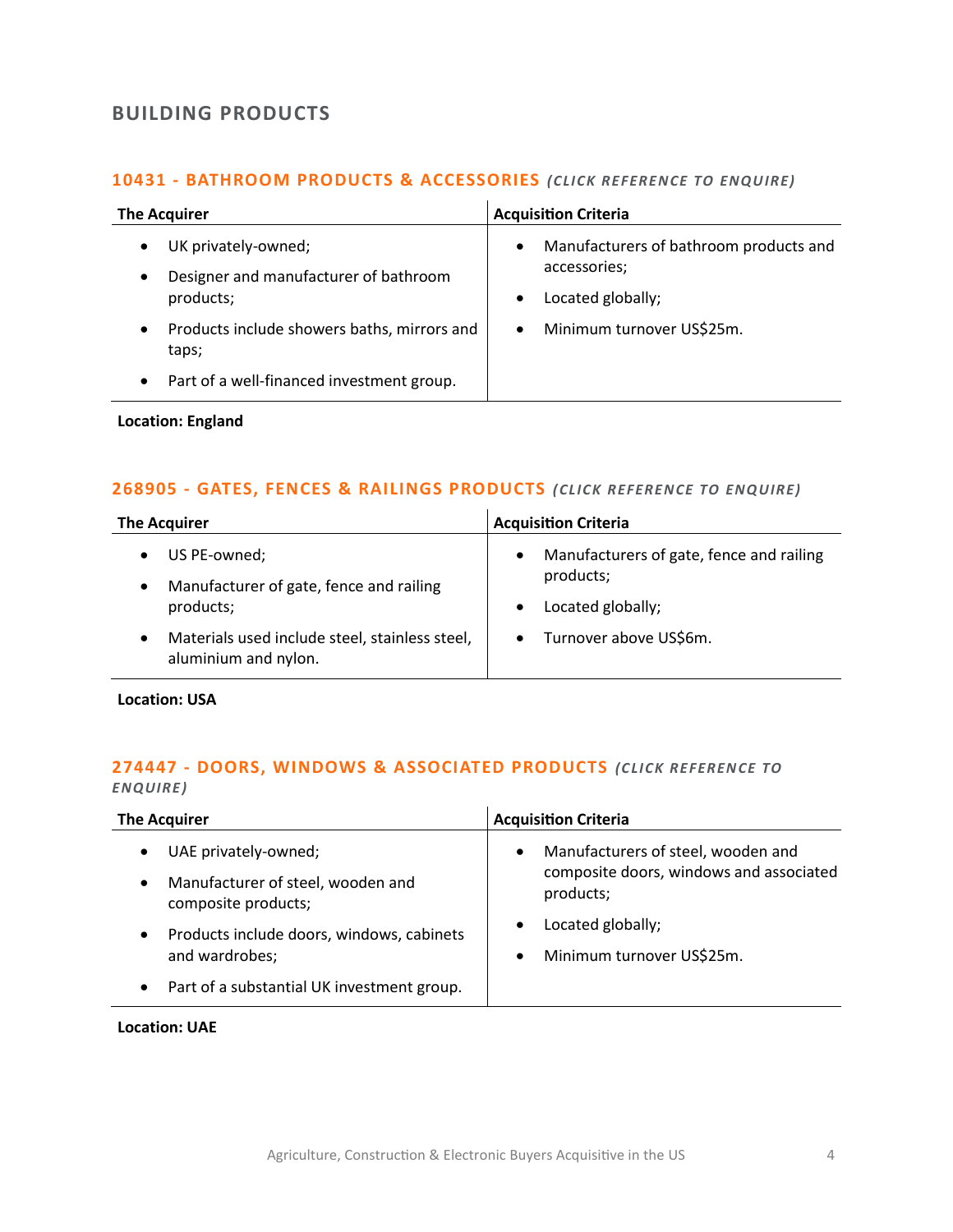#### **273573 - [TAP DISTRIBUTORS](mailto:eloka.philip@langcliffeinternational.com?subject=273573%20-%20Tap%20Distributors)** *(CLICK RE FERE NCE TO ENQUIRE)*

| <b>The Acquirer</b>                       | <b>Acquisition Criteria</b>        |
|-------------------------------------------|------------------------------------|
| UK privately-owned;                       | Distributors of taps;<br>$\bullet$ |
| Distributor of bathroom and kitchen taps; | Located globally;                  |
| Part of a well-funded investment group.   | Minimum turnover US\$25m.          |

**Location: England**

# **258189 - [BATHROOM FIXTURES](mailto:jack.hutchinson@langcliffeinternational.com?subject=258189%20-%20Bathroom%20Fixtures)** *(CLICK RE FE RENCE TO EN QUIRE)*

| <b>The Acquirer</b>                                                                                    | <b>Acquisition Criteria</b>                                                                                                 |
|--------------------------------------------------------------------------------------------------------|-----------------------------------------------------------------------------------------------------------------------------|
| UK privately-owned;<br>$\bullet$<br>Manufacturer and distributor of bathroom<br>$\bullet$<br>fixtures: | Manufacturers and distributors of<br>$\bullet$<br>bathroom fixtures;<br>Keen to expand into the US and Europe;<br>$\bullet$ |
| Products include baths, showers, sinks, toilets<br>$\bullet$<br>and cupboards;                         | Turnover above US\$3m.<br>$\bullet$                                                                                         |
| Supplies online and to high-street retailers, as<br>$\bullet$<br>well as trade showrooms;              |                                                                                                                             |
| Over 300 employees.<br>٠                                                                               |                                                                                                                             |

**Location: England**

#### **264152 - [SOLID SURFACES](mailto:joanna.hughes@langcliffeinternational.com?subject=264152%20-%20Solid%20Surfaces)** *(CLICK REFEREN CE TO EN QUIRE )*

| <b>The Acquirer</b>                                                                                                                               | <b>Acquisition Criteria</b>                                                                                                                                                                  |
|---------------------------------------------------------------------------------------------------------------------------------------------------|----------------------------------------------------------------------------------------------------------------------------------------------------------------------------------------------|
| UK privately-owned;<br>$\bullet$<br>Manufacturer of kitchen work surfaces;<br>$\bullet$<br>Part of a well-financed investment group.<br>$\bullet$ | Manufacturers and distributors of solid<br>$\bullet$<br>surfaces;<br>Materials include granite, marble, quartz<br>and Corian;<br>Located globally;<br>Minimum turnover US\$25m.<br>$\bullet$ |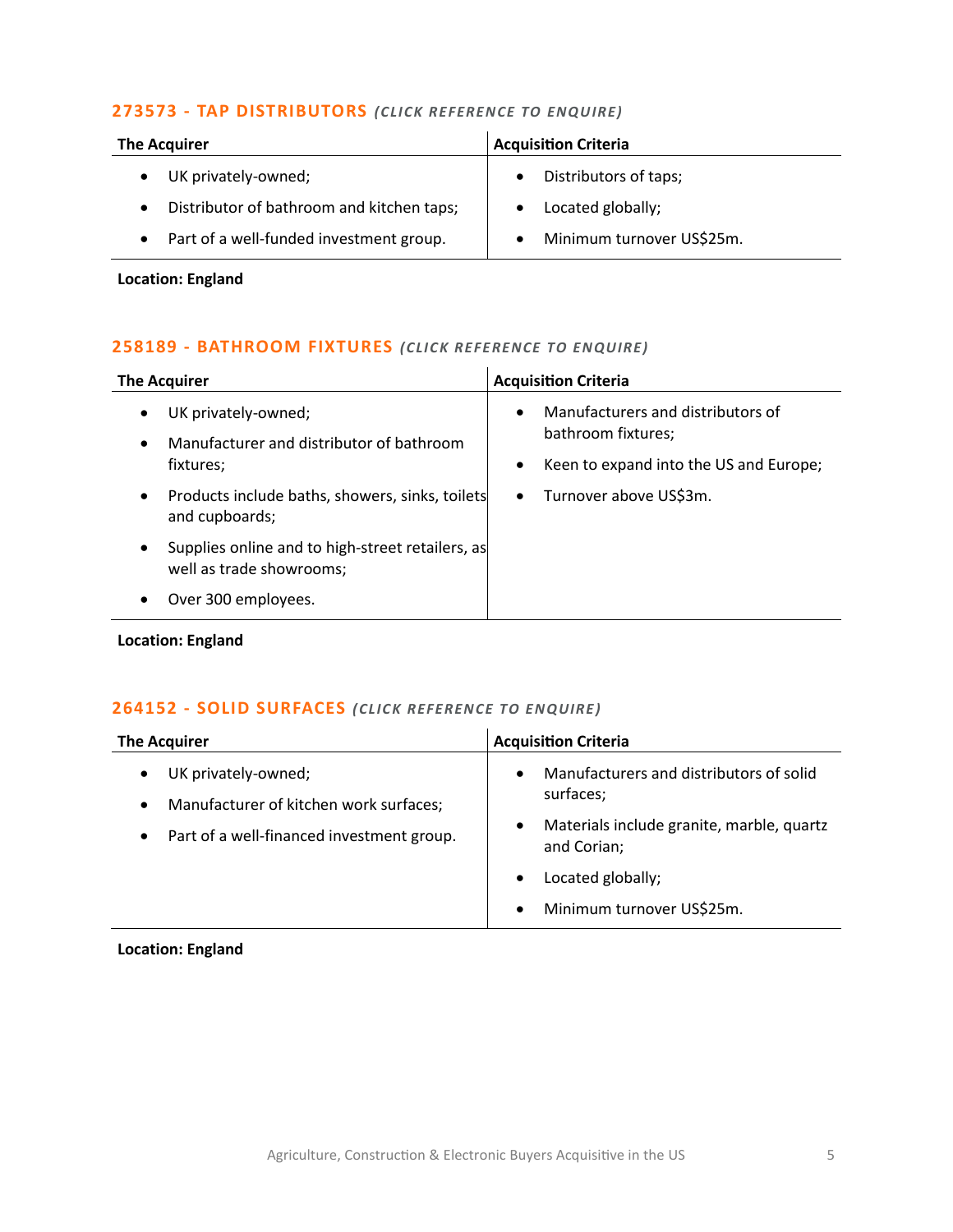# <span id="page-5-0"></span>**CONSTRUCTION**

#### **277630 - [CLEAN ROOM MANUFACTURING & INSPECTION](mailto:george.davies@langcliffeinternational.com?subject=277630%20-%20Clean%20Room%20Manufacturing%20and%20Inspection) (CLICK REFERENCE TO** *ENQUIRE )*

| <b>The Acquirer</b>                                                                                                                        | <b>Acquisition Criteria</b>           |
|--------------------------------------------------------------------------------------------------------------------------------------------|---------------------------------------|
| US PE-owned;                                                                                                                               | Providers of clean room manufacturing |
| $\bullet$                                                                                                                                  | $\bullet$                             |
| Specialist clean room manufacturing service                                                                                                | and inspection services;              |
| $\bullet$                                                                                                                                  | To the medical device industry;       |
| provider;                                                                                                                                  | $\bullet$                             |
| Primarily serving the medical devices sector;                                                                                              | Located in North America or Europe;   |
| $\bullet$                                                                                                                                  | $\bullet$                             |
| Offers clean room injection moulding, design,<br>$\bullet$<br>engineering, contract manufacturing and<br>supply chain management services. | Minimum EBITDA US\$1m.<br>$\bullet$   |

**Location: USA**

#### **269665 - [COMMERCIAL HVAC SERVICES](mailto:george.davies@langcliffeinternational.com?subject=269665%20-%20Commercial%20HVAC%20Services)** *(CLICK RE FERENCE TO EN QUIRE)*

| <b>The Acquirer</b>                                                                | <b>Acquisition Criteria</b>                                                                   |
|------------------------------------------------------------------------------------|-----------------------------------------------------------------------------------------------|
| US PE-owned;                                                                       | Providers of commercial HVAC services;<br>$\bullet$                                           |
| Provider of commercial HVAC services,<br>mechanical services and energy solutions; | Services including repair, maintenance,<br>$\bullet$<br>replacement, design-build or building |
| Located in the US.                                                                 | controls;                                                                                     |
|                                                                                    | Located in the US;                                                                            |
|                                                                                    | Minimum turnover US\$10m.<br>$\bullet$                                                        |

**Location: USA**

#### **273597 - [ESSENTIAL HOME SERVICES](mailto:george.davies@langcliffeinternational.com?subject=273597%20-%20Essential%20Home%20Services)** *(CLICK REFE RENCE TO EN QUIRE)*

| <b>The Acquirer</b>                          | <b>Acquisition Criteria</b>                        |
|----------------------------------------------|----------------------------------------------------|
| US PE-owned;                                 | Providers of essential home services;<br>$\bullet$ |
| Provider of essential home services;         | Particularly HVAC and plumbing services;           |
| $\bullet$                                    | $\bullet$                                          |
| Services include HVAC and plumbing services; | Located in the US, particularly on the             |
| $\bullet$                                    | $\bullet$                                          |
| Customers include residential homeowners     | West Coast;                                        |
| $\bullet$                                    | Minimum EBITDA US\$250k.                           |
| on the West Coast.                           | $\bullet$                                          |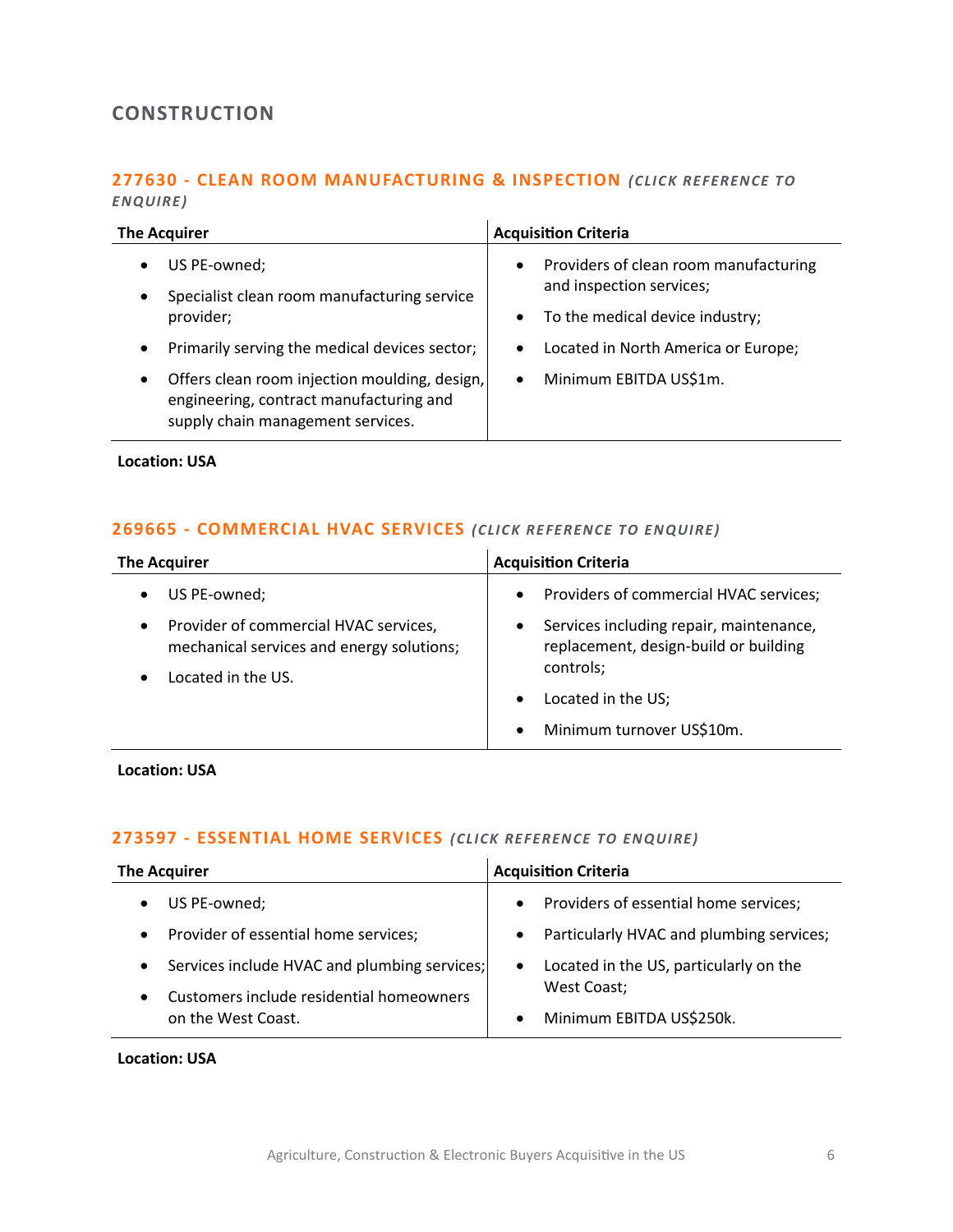# **277407 - [ENGINEERING, PROCUREMENT & CONSTRUCTION FIRMS](mailto:emily.mcdermott@langcliffeinternational.com?subject=277407%20-%20Engineering,%20Procurement%20and%20Construction%20Firms)** *(CLICK*

*REFEREN CE TO ENQUIRE )*

| <b>The Acquirer</b>                                                                                                                                         | <b>Acquisition Criteria</b>                                                                                                                                                                                                                                |
|-------------------------------------------------------------------------------------------------------------------------------------------------------------|------------------------------------------------------------------------------------------------------------------------------------------------------------------------------------------------------------------------------------------------------------|
| UK PE-owned;<br>Group of engineering, procurement and<br>$\bullet$<br>construction service companies;<br>Serves both commercial and industrial<br>settings. | Engineering, procurement and<br>$\bullet$<br>construction firms;<br>Manufacturers, fabricators and<br>$\bullet$<br>construction companies with high-value<br>industrial construction and automation<br>projects;<br>Located in North America;<br>$\bullet$ |
|                                                                                                                                                             | Minimum EBITDA US\$650k.<br>$\bullet$                                                                                                                                                                                                                      |

#### **Location: Canada**

#### **278309 - [CONTRACTED CONSTRUCTION](mailto:joanna.hughes@langcliffeinternational.com?subject=278309%20-%20Contracted%20Construction)** *(CLICK REFERENCE TO ENQUIRE)*

| <b>The Acquirer</b>                           | <b>Acquisition Criteria</b>             |
|-----------------------------------------------|-----------------------------------------|
| Qatari privately-owned;                       | Providers of contracted constructions   |
| Provider of contracted construction services; | $\bullet$                               |
| $\bullet$                                     | services;                               |
| Projects include airport runways, hotels and  | Specific interest in licensed builders; |
| $\bullet$                                     | $\bullet$                               |
| artificial islands;                           | Located globally;                       |
| Operates internationally.                     | EBITDA above US\$300k.<br>$\bullet$     |

**Location: Qatar**

#### **277250 - [CIVIL ENGINEERING DESIGN](mailto:george.davies@langcliffeinternational.com?subject=277250%20-%20Civil%20Engineering%20Design)** *(CLICK REFE RENCE TO EN QUIRE)*

| <b>The Acquirer</b>                                                               | <b>Acquisition Criteria</b>                                                            |
|-----------------------------------------------------------------------------------|----------------------------------------------------------------------------------------|
| US PE-owned;                                                                      | Providers of civil engineering design and<br>$\bullet$<br>project management services; |
| Provider of IT and civil engineering<br>$\bullet$<br>consultancy services;        | Focusing on the urban mobility (e.g.,<br>$\bullet$                                     |
| Offers application development and<br>maintenance, BPO and digital transformation | metro and trams), and water and energy<br>verticals;                                   |
| services;                                                                         | Located in the US, the UK, Ireland, Italy or<br>$\bullet$                              |
| Provider of project management and design                                         | Portugal;                                                                              |
| engineering services.                                                             | Minimum EBITDA US\$650k.<br>$\bullet$                                                  |

#### **Location: Spain**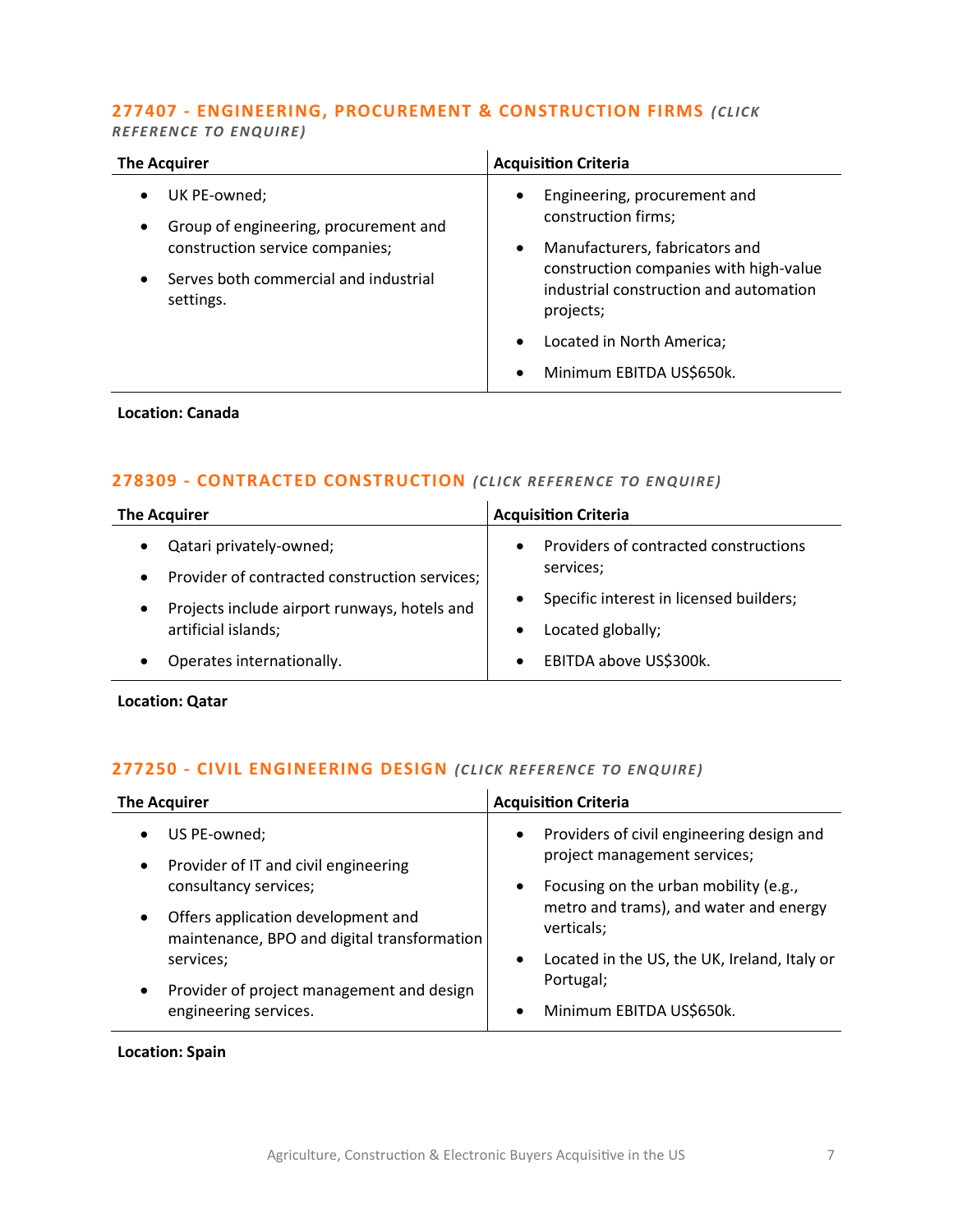#### **8196 - [POWERED ACCESS MACHINE HIRE & SALE](mailto:jack.hutchinson@langcliffeinternational.com?subject=8196%20-%20Powered%20Access%20Machine%20Hire%20and%20Sale)** *(CLICK REFERE NCE TO ENQUIRE)*

| <b>The Acquirer</b>                                                             | <b>Acquisition Criteria</b>                                                          |
|---------------------------------------------------------------------------------|--------------------------------------------------------------------------------------|
| UK privately-owned;<br>Group of companies involved in the hire and<br>$\bullet$ | Businesses involved in the hire and sale of<br>$\bullet$<br>powered access machines; |
| sale of powered access machines;                                                | No interest in cranes;<br>٠                                                          |
| Track record of acquisitions.                                                   | Will consider companies specifically<br>$\bullet$<br>focusing on telehandlers;       |
|                                                                                 | Located internationally;<br>$\bullet$                                                |
|                                                                                 | EBITDA above US\$600k.<br>$\bullet$                                                  |

#### **Location: England**

#### **264428 - [TELECOM INFRASTRUCTURE MAINTENANCE](mailto:maryia.amrez@langcliffeinternational.com?subject=264428%20-%20Telecom%20Infrastructure%20Maintenance)** *(CLICK RE FERENCE TO ENQUIRE )*

| <b>The Acquirer</b>                                                                                                                                | <b>Acquisition Criteria</b>                                                                                                                                                                                                                                                                        |
|----------------------------------------------------------------------------------------------------------------------------------------------------|----------------------------------------------------------------------------------------------------------------------------------------------------------------------------------------------------------------------------------------------------------------------------------------------------|
| UK PE-owned;<br>Designer and installer of telecom towers for<br>$\bullet$<br>mobile network operators;<br>Supplies fibre optic broadband networks. | Maintenance providers of telecom<br>$\bullet$<br>infrastructure networks;<br>For mobile telecommunications operators<br>$\bullet$<br>and equipment manufacturers;<br>Providers of energy supply solutions;<br>$\bullet$<br>Located globally;<br>$\bullet$<br>Minimum EBITDA US\$650k.<br>$\bullet$ |

**Location: France**

# **268417 - [HVAC PRODUCTS & SERVICES](mailto:poppy.briggs@langcliffeinternational.com?subject=268417%20-%20HVAC%20Products%20and%20Services)** *(CLICK RE FEREN CE TO EN QUIRE)*

| <b>The Acquirer</b>                                                                 | <b>Acquisition Criteria</b>                                                                               |
|-------------------------------------------------------------------------------------|-----------------------------------------------------------------------------------------------------------|
| Swedish PE-owned;                                                                   | Portable and installed products for<br>$\bullet$                                                          |
| Provider of HVAC and climate control<br>$\bullet$<br>products and solutions;        | heating, cooling, drying, humidification,<br>air cleaning and ventilation;                                |
| Designs and manufactures equipment for<br>heating, cooling, drying and ventilation; | Activities relating to the design,<br>$\bullet$<br>manufacture and/or sales, installation and<br>service; |
| Headquartered in Denmark;                                                           | Located worldwide;<br>$\bullet$                                                                           |
| Global operations.                                                                  | EBITDA greater than US\$1m.<br>$\bullet$                                                                  |

#### **Location: Denmark**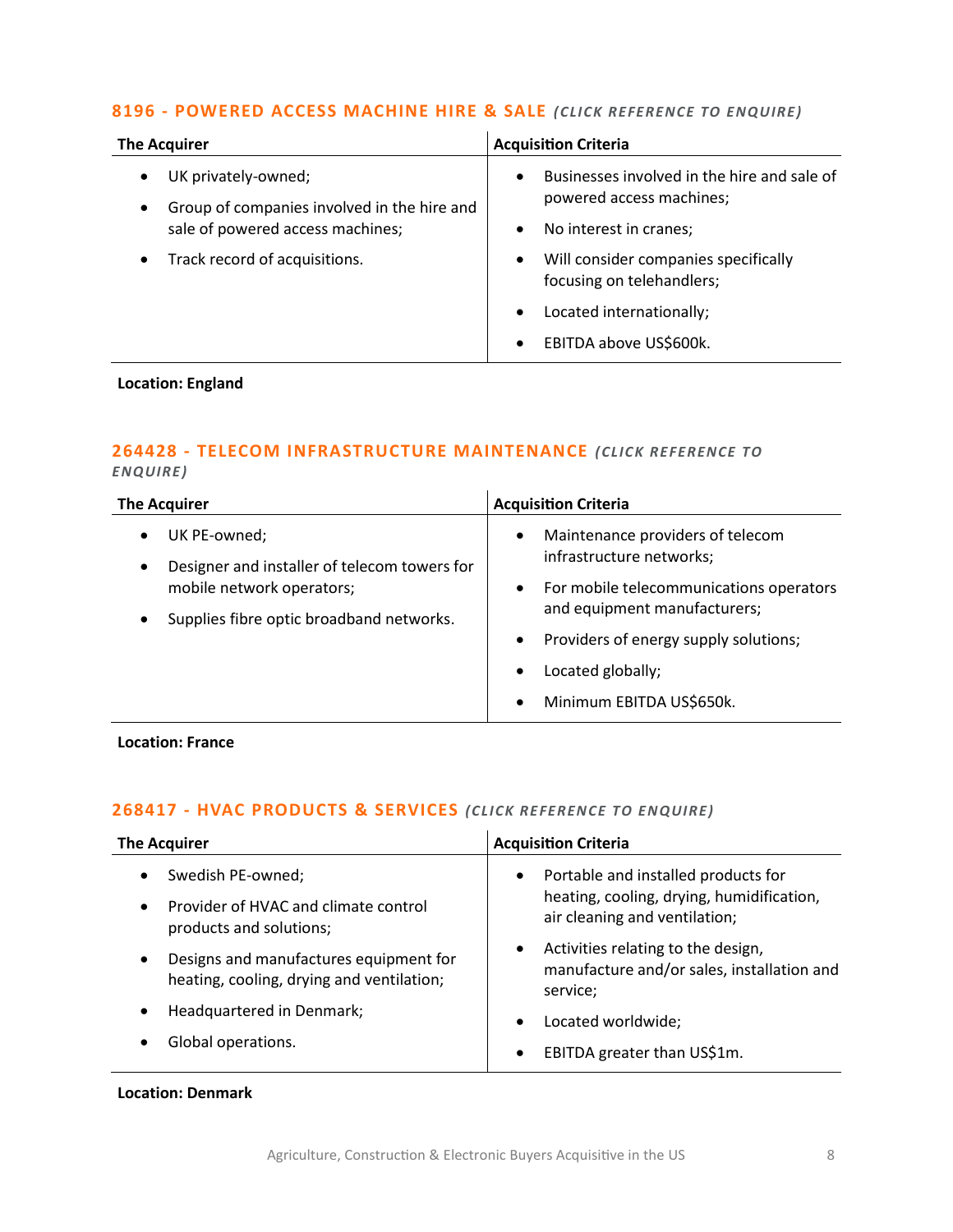#### **267272 - [ENGINEERING & CONSTRUCTION CONSULTANCIES](mailto:eloka.philip@langcliffeinternational.com?subject=267272%20-%20Engineering%20and%20Construction%20Consultancies)** *(CLICK RE FERENCE TO ENQUIRE )*

| <b>The Acquirer</b>                                                                                                                                             | <b>Acquisition Criteria</b>                                                                                        |
|-----------------------------------------------------------------------------------------------------------------------------------------------------------------|--------------------------------------------------------------------------------------------------------------------|
| US privately-owned;<br>Provider of management, engineering and<br>$\bullet$<br>development consulting services;                                                 | Engineering and construction consulting<br>$\bullet$<br>services;<br>Operating in a range of sectors;<br>$\bullet$ |
| Services include commissioning, construction<br>$\bullet$<br>management, procurement, management<br>consultancy, project implementation and<br>process control; | Located globally;<br>$\bullet$<br>Minimum EBITDA US\$1.3m.<br>$\bullet$                                            |
| Serves the mining metallurgical, energy and<br>infrastructure sectors.                                                                                          |                                                                                                                    |

#### **Location: Canada**

# **264626 - [ENGINEERING & ARCHITECTURAL FIRMS](mailto:ola.ahmed@langcliffeinternational.com?subject=264626%20-%20Engineering%20and%20Architectural%20Firms)** *(CLICK REFE RENCE TO EN QUIRE)*

| <b>The Acquirer</b>                                                                                                                                                                                                                                                                                                                                                                                                                                                                                                    | <b>Acquisition Criteria</b>                                                                                                                                                                                                                                                                                                                                                                                                                                                                                                                                                  |
|------------------------------------------------------------------------------------------------------------------------------------------------------------------------------------------------------------------------------------------------------------------------------------------------------------------------------------------------------------------------------------------------------------------------------------------------------------------------------------------------------------------------|------------------------------------------------------------------------------------------------------------------------------------------------------------------------------------------------------------------------------------------------------------------------------------------------------------------------------------------------------------------------------------------------------------------------------------------------------------------------------------------------------------------------------------------------------------------------------|
| Irish privately-owned;<br>International project management firm;<br>Provides professional services in project and<br>construction management, architecture and<br>engineering design;<br>Services offered to leading companies in the<br>pharmaceutical, food, medical devices,<br>mission critical, advanced manufacturing and<br>energy sectors;<br>Flexible approach to structuring transactions<br>- consideration may consist of cash, shares,<br>earnout and deferred;<br>Active across Europe, the US and Asia. | Engineering and architectural firms<br>$\bullet$<br>focusing on the process industrial sector;<br>Requires experience of EPCM in industrial<br>$\bullet$<br>sectors (vessels, pumps, pipes, etc.);<br>CQV service providers;<br>Clients in the pharmaceutical, medical<br>$\bullet$<br>device and food sectors, with a strong<br>focus on pharmaceutical;<br>Between 8-400 personnel;<br>Located in the US, preferably the East<br>Coast;<br>Minimum turnover US\$10m with an<br>$\bullet$<br>EBITDA margin of 5%;<br>Preference for 10+ years of operational<br>experience. |
|                                                                                                                                                                                                                                                                                                                                                                                                                                                                                                                        |                                                                                                                                                                                                                                                                                                                                                                                                                                                                                                                                                                              |

#### **Location: Ireland**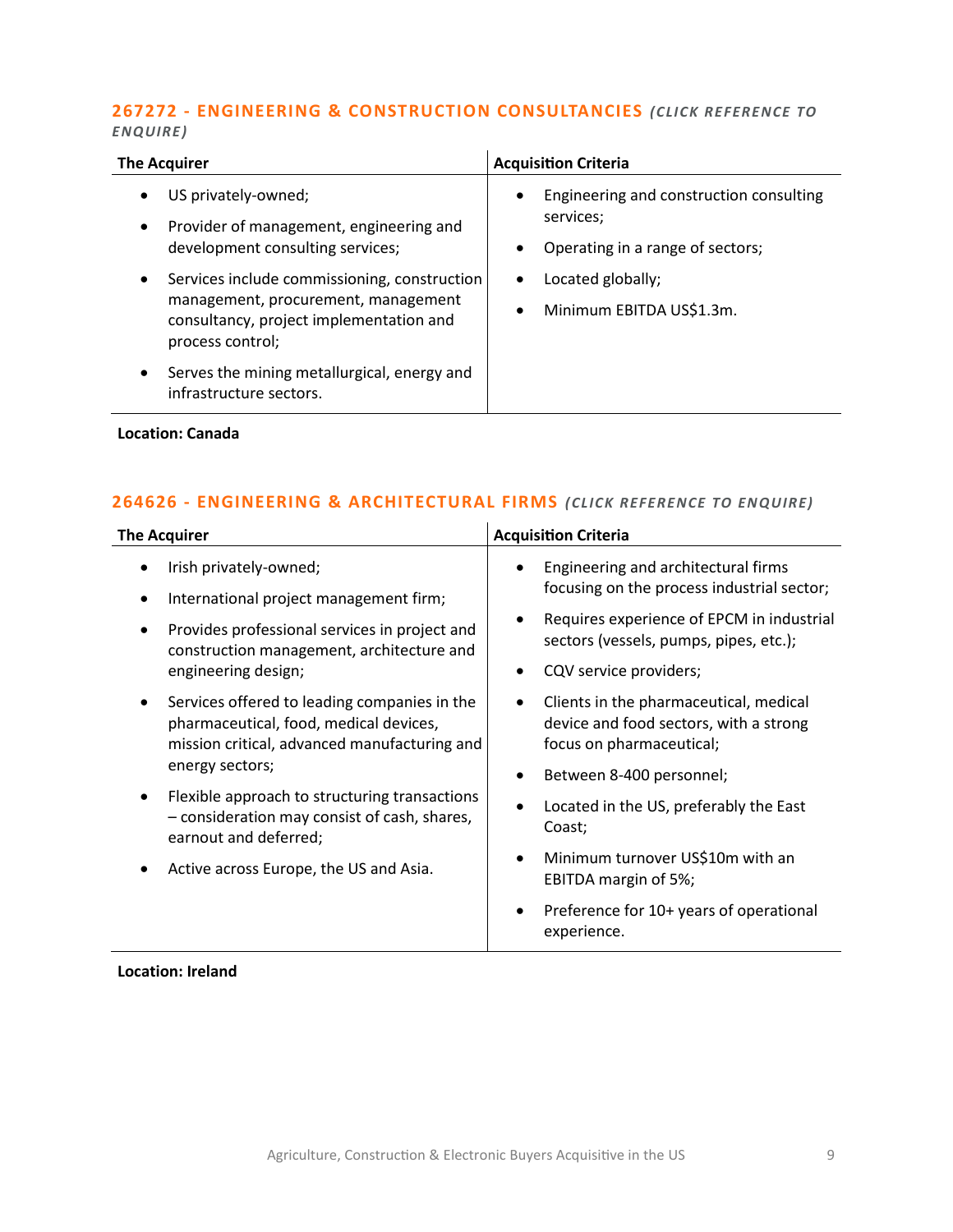# **16070 - [PROPERTY DAMAGE RESTORATIONS](mailto:marya.amrez@langcliffeinternational.com?subject=16070%20-%20Property%20Damage%20Restorations)** *(CLICK REFERENCE TO ENQUIRE)*

| <b>The Acquirer</b>                                                                                                                                           | <b>Acquisition Criteria</b>                                                         |
|---------------------------------------------------------------------------------------------------------------------------------------------------------------|-------------------------------------------------------------------------------------|
| UK PE-owned;<br>$\bullet$                                                                                                                                     | Providers of property damage restorations<br>$\bullet$<br>and solutions;            |
| Provider of property damage control services;<br>$\bullet$<br>Prevents, mitigates and controls the effects<br>$\bullet$<br>of water, fire and climate damage; | Serving insurance, property management,<br>٠<br>government and industrial clients;  |
| Headquartered in Sweden;<br>٠                                                                                                                                 | Expertise in water, fire and climate<br>$\bullet$<br>damage;                        |
| Located in Europe and the US.<br>$\bullet$                                                                                                                    | Located in the US and Europe;<br>$\bullet$<br>Minimum EBITDA US\$285k.<br>$\bullet$ |

#### **Location: Sweden**

#### **276010 - [INTERIOR & EVENT DESIGNERS](mailto:poppy.briggs@langcliffeinternational.com?subject=276010%20-%20Interior%20and%20Event%20Designers)** *(CLICK REFE RENCE TO E NQUIRE )*

| <b>The Acquirer</b>                                                                                                 | <b>Acquisition Criteria</b>                                                                                           |
|---------------------------------------------------------------------------------------------------------------------|-----------------------------------------------------------------------------------------------------------------------|
| Dutch PE-owned;<br>٠                                                                                                | Providers of interior design and event<br>$\bullet$<br>management services;                                           |
| Provider of interior design projects;<br>٠                                                                          |                                                                                                                       |
| Designs and builds interior spaces, exhibition<br>venues and event spaces;                                          | Offering a range of services for any stage<br>$\bullet$<br>of interior and exhibition design and event<br>management; |
| Coordinates projects using a network of<br>$\bullet$<br>global partners;                                            | Designers, manufacturers, installers,<br>$\bullet$<br>digital infrastructure providers, etc.;                         |
| Offers services from design through to<br>$\bullet$<br>installation and event management;                           | Located internationally;                                                                                              |
| Separate team dedicated to producing house<br>٠<br>boats;                                                           | Minimum EBITDA US\$500k.<br>$\bullet$                                                                                 |
| Headquartered in the Netherlands with<br>٠<br>additional branches in Germany, Belgium, the<br>UK, Dubai and the US. |                                                                                                                       |

#### **Location: Netherlands**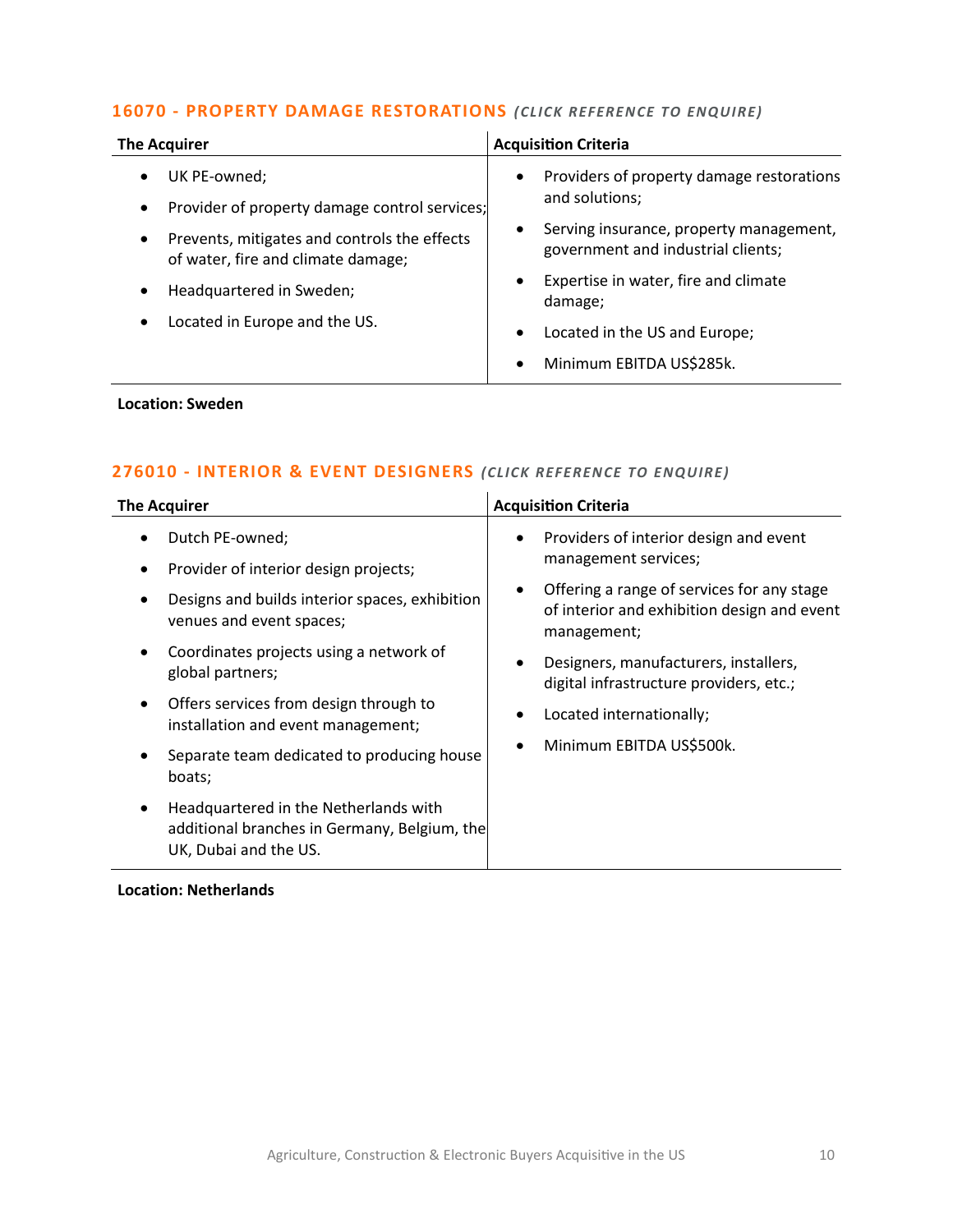#### **272654 - [OFFSITE AV, BLAST & MODULAR BUILDINGS](mailto:joanna.hughes@langcliffeinternational.com?subject=272654%20-%20Offsite%20AV,%20Blast%20and%20Modular%20Buildings)** *(CLICK RE FERENCE TO ENQUIRE )*

| <b>The Acquirer</b>                                                                   | <b>Acquisition Criteria</b>                                                             |
|---------------------------------------------------------------------------------------|-----------------------------------------------------------------------------------------|
| UK privately-owned;<br>$\bullet$<br>Manufacturer of modular and portable<br>$\bullet$ | Manufacturers and suppliers of offsite AV,<br>$\bullet$<br>blast and modular buildings; |
| buildings;                                                                            | Providers of interim and permanent<br>$\bullet$                                         |
| Supplies offsite construction services to the<br>$\bullet$                            | structures;                                                                             |
| public and industrial sectors;                                                        | Active across a wide range of sectors;<br>$\bullet$                                     |
| Specialises in blast buildings;<br>$\bullet$                                          | Located globally;<br>$\bullet$                                                          |
| Part of an industrial investment group.<br>٠                                          | Minimum turnover US\$25m.<br>$\bullet$                                                  |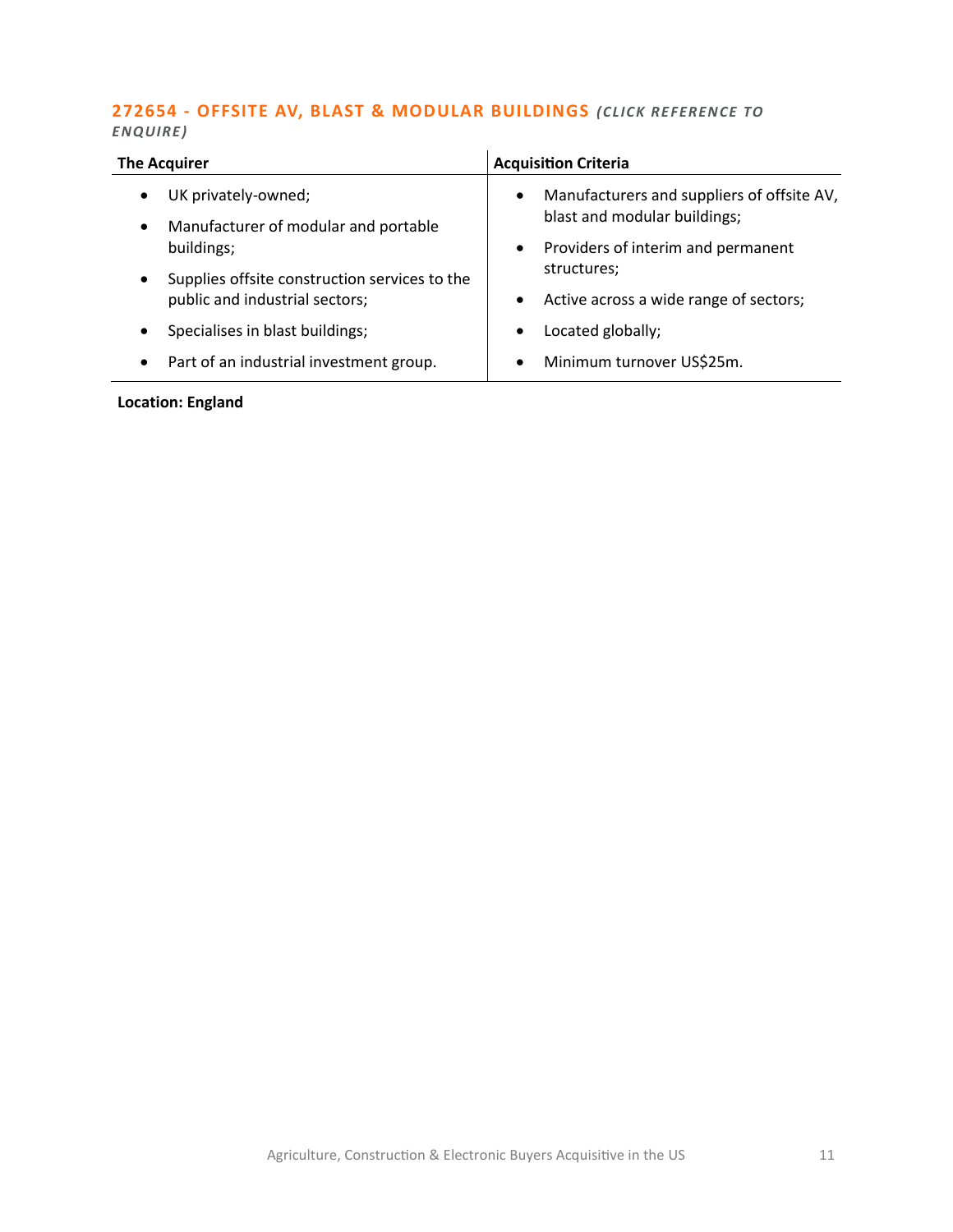# <span id="page-11-0"></span>**ELECTRONIC**

#### **271008 - [AUTOMOTIVE TECHNOLOGIES](mailto:maryia.amrez@langcliffeinternational.com?subject=271008%20-%20Automotive%20Technologies)** *(CLICK RE FERENCE TO EN QUIRE)*

| <b>The Acquirer</b>                                                                                                        | <b>Acquisition Criteria</b>                                                                   |
|----------------------------------------------------------------------------------------------------------------------------|-----------------------------------------------------------------------------------------------|
| US PE-owned;<br>$\bullet$<br>Manufacturer of portable electronics and<br>$\bullet$<br>entertainment systems for transport; | Manufacturers of automotive<br>$\bullet$<br>technologies, e.g., dash cams and DVD<br>players; |
| Products include dash cams, headphones and<br>$\bullet$<br>portable DVD players;                                           | Technology with 4G/5G functionality;<br>Located in the US and Europe;                         |
| Located in the UK.                                                                                                         | Minimum EBITDA US\$300k.<br>$\bullet$                                                         |

**Location: England**

#### **269840 - [ELECTRICALS IN HARSH ENVIRONMENTS](mailto:maryia.amrez@langcliffeinternational.com?subject=269840%20-%20Electricals%20in%20Harsh%20Environments)** *(CLICK RE FERENCE TO ENQUIRE)*

| <b>The Acquirer</b>                                                                                                   | <b>Acquisition Criteria</b>                                                                                   |
|-----------------------------------------------------------------------------------------------------------------------|---------------------------------------------------------------------------------------------------------------|
| UK PE-owned;<br>Manufacturer of electrical components and<br>$\bullet$<br>equipment to be used in harsh environments; | Manufacturers of electrical components<br>$\bullet$<br>and equipment used to withstand harsh<br>environments; |
| Located in the UK, Europe and the US.                                                                                 | Serving the industrial, oil and gas and<br>automotive sectors;                                                |
|                                                                                                                       | Located in the US, Europe and the UK;<br>$\bullet$                                                            |
|                                                                                                                       | Minimum EBITDA US\$300k.                                                                                      |

**Location: England**

# **273591 - [STOCK & FLOW ELECTRICAL PRODUCTS](mailto:george.davies@langcliffeinternational.com?subject=273591%20-%20Stock%20and%20Flow%20Electrical%20Products)** (CLICK REFERENCE TO ENQUIRE)

| The Acquirer                                                    | <b>Acquisition Criteria</b>                                                                      |
|-----------------------------------------------------------------|--------------------------------------------------------------------------------------------------|
| US PE-owned;<br>$\bullet$                                       | Producers and distributors of stock and<br>$\bullet$                                             |
| Wholesale supplier of electrical products;<br>$\bullet$         | flow electrical products;                                                                        |
| Products span over 25 categories from<br>$\bullet$              | For use in the construction industry;<br>$\bullet$                                               |
| connectors, fittings, controls and wire<br>management products; | Used by electrical contractors for new<br>$\bullet$<br>construction, MRO or retrofit activities; |
| Supplies the commercial and industrial<br>٠                     | Located in North America or Europe;<br>$\bullet$                                                 |
| market in North America.                                        | Minimum EBITDA US\$250k.<br>$\bullet$                                                            |
|                                                                 |                                                                                                  |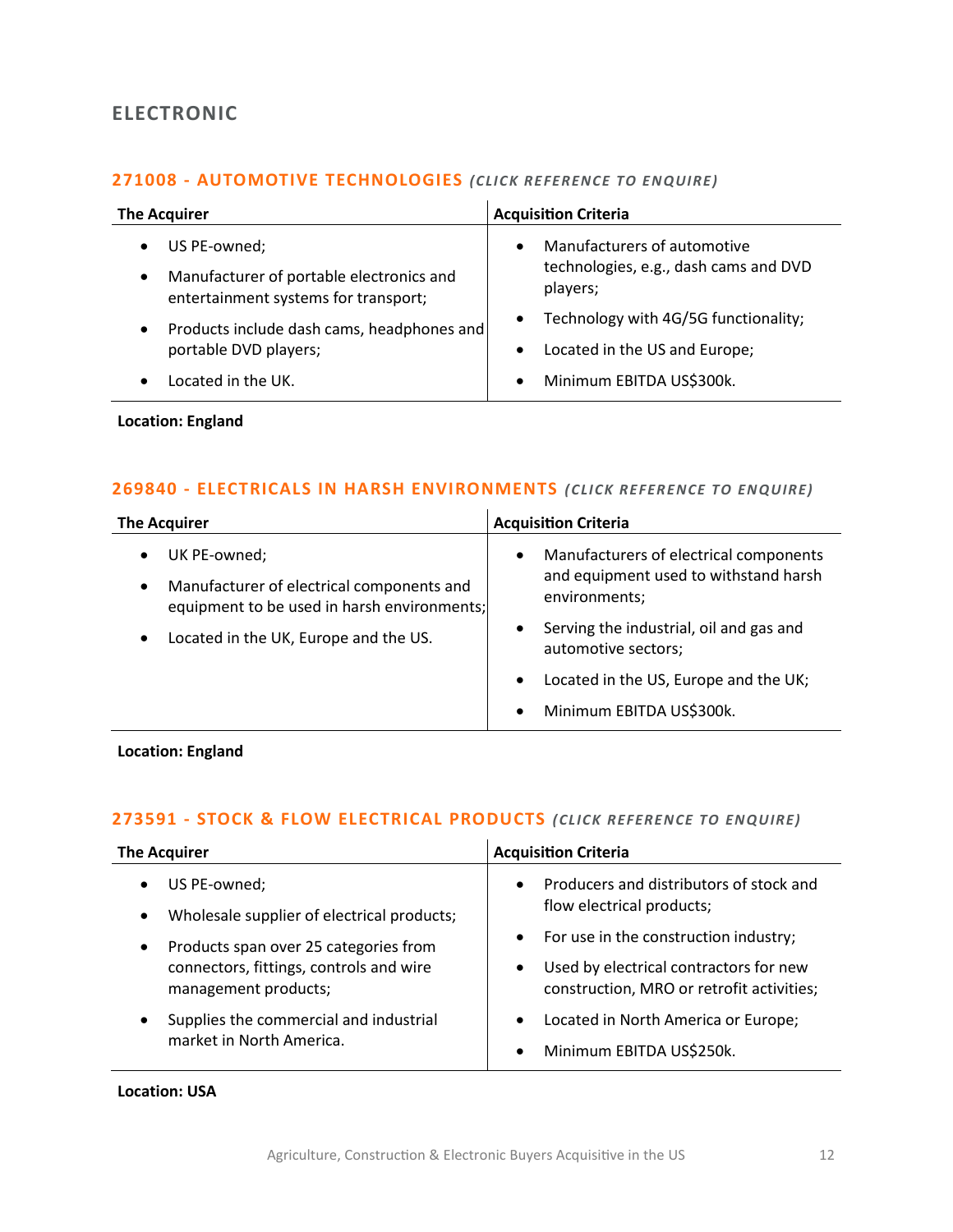#### **262675 - [MOBILE PHONE MANUFACTURERS & RESELLERS](mailto:jack.hutchinson@langcliffeinternational.com?subject=262675%20-%20Mobile%20Phone%20Manufacturers%20and%20Resellers)** *(CLICK RE FEREN CE TO ENQUIRE )*

| <b>The Acquirer</b>                                                                                                                                                                                                                | <b>Acquisition Criteria</b>                                                                                                                             |
|------------------------------------------------------------------------------------------------------------------------------------------------------------------------------------------------------------------------------------|---------------------------------------------------------------------------------------------------------------------------------------------------------|
| UK privately-owned;<br>Manufacturer and supplier of mobile phones;<br>$\bullet$<br>Services include manufacturing, re-<br>$\bullet$<br>manufacturing and parts reclamation;<br>Acquisition history within the sector.<br>$\bullet$ | New/refurbished mobile phone<br>$\bullet$<br>manufacturers and sellers;<br>Located internationally;<br>$\bullet$<br>EBITDA above US\$650k.<br>$\bullet$ |

#### **Location: England**

# **273582 - [LOCATION MONITORING ACCESSORIES](mailto:maryia.amrez@langcliffeinternational.com?subject=273582%20-%20Location%20Monitoring%20Accessories)** *(CLICK REFE RE NCE TO ENQUIRE)*

| <b>The Acquirer</b>                                                        | <b>Acquisition Criteria</b>                            |
|----------------------------------------------------------------------------|--------------------------------------------------------|
| UK PE-owned;                                                               | Developers of wearable location<br>$\bullet$           |
| Developer of tracking and wellbeing<br>$\bullet$                           | monitoring accessories;                                |
| monitoring technology;                                                     | Providers of remote alert systems for use<br>$\bullet$ |
| Produces low power, wearable monitoring<br>$\bullet$                       | in healthcare settings or emergencies;                 |
| technology;                                                                | Providers of phone apps and software<br>$\bullet$      |
| Used primarily by healthcare providers, the<br>$\bullet$                   | with similar capabilities;                             |
| justice system and private individuals;                                    | Located in the US and Europe;                          |
| Global customer base;<br>٠                                                 | Minimum EBITDA US\$250k.<br>$\bullet$                  |
| Headquartered in the UK with further<br>$\bullet$<br>operations in the US. |                                                        |

#### **Location: England**

# **268902 - [LIGHTING FIXTURES](mailto:george.davies@langcliffeinternational.com?subject=268902%20-%20Lighting%20Fixtures)** *(CLICK RE FERENCE TO ENQUIRE)*

| <b>The Acquirer</b>                                                                | <b>Acquisition Criteria</b>                                                               |
|------------------------------------------------------------------------------------|-------------------------------------------------------------------------------------------|
| US PE-owned;<br>$\bullet$                                                          | Manufacturers of lighting fixtures;<br>$\bullet$                                          |
| Manufacturer of energy efficient lighting<br>٠<br>fixtures and retrofit solutions; | Located in North America or Europe;<br>$\bullet$<br>Turnover above US\$6.5m.<br>$\bullet$ |
| For industrial, commercial, and outdoor<br>$\bullet$<br>applications.              |                                                                                           |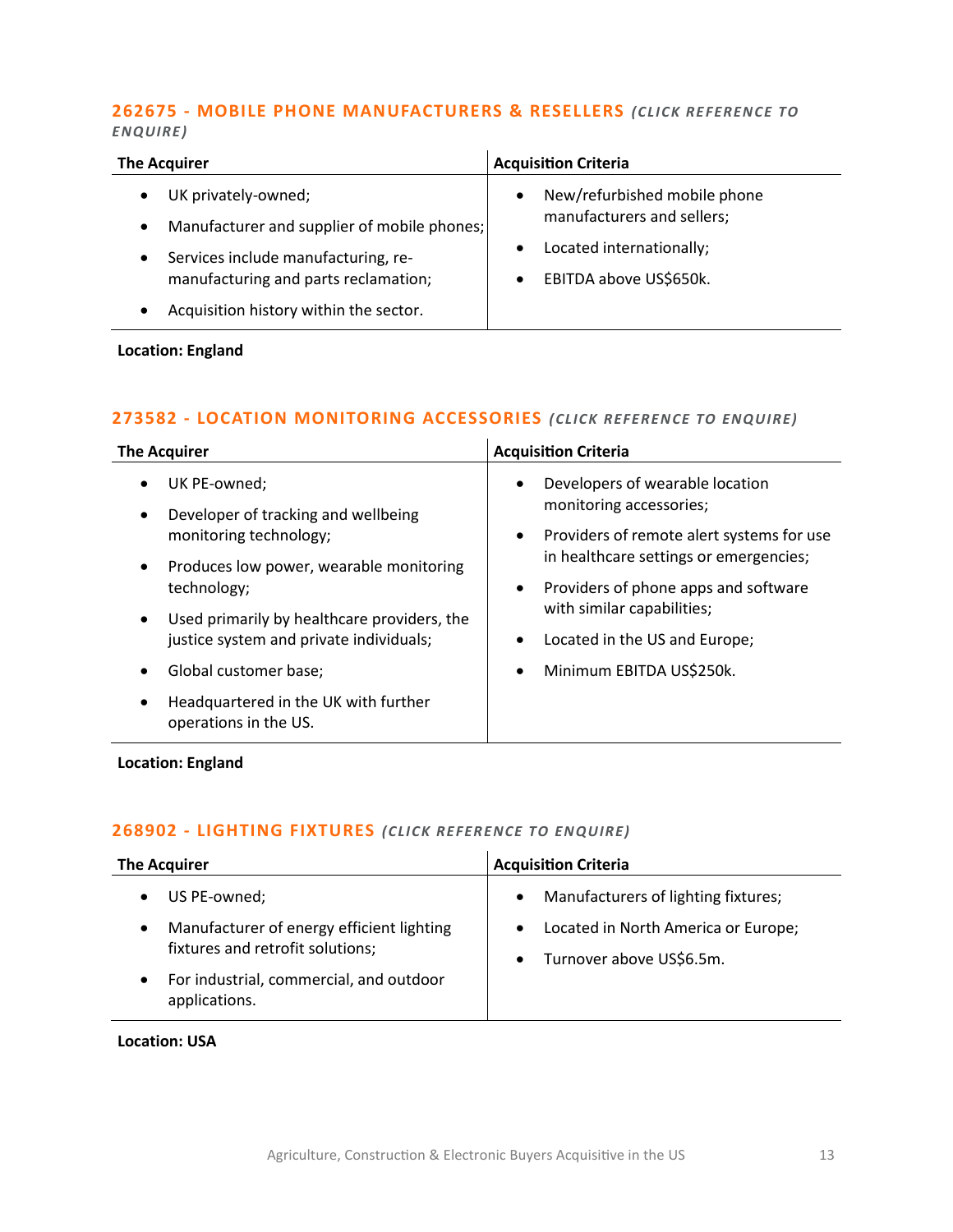# **268896 - [MACHINE CONTROL, SENSORS, TELEMETRY & REMOTE OPERATION](mailto:george.davies@langcliffeinternational.com?subject=268896%20-%20Machine%20Control,%20Sensors,%20Telemetry%20and%20Remote%20Operation)**

*(CLICK REFE RENCE TO ENQUIRE )*

| <b>The Acquirer</b>                               | <b>Acquisition Criteria</b>             |
|---------------------------------------------------|-----------------------------------------|
| US PE-owned;                                      | Manufacturers of machine control,       |
| Provider of engine controls, wire harnesses,      | $\bullet$                               |
| $\bullet$                                         | sensors, telemetry and remote operation |
| engine accessories and wireless telemetry;        | products;                               |
| Sectors of activity include irrigation, forestry, | Located globally;                       |
| $\bullet$                                         | $\bullet$                               |
| construction, mining, water transfer pumping      | Turnover greater than £US\$6.5m.        |
| and sewage bypass pumping.                        | $\bullet$                               |

#### **Location: USA**

#### **270986 - [LED LIGHTING](mailto:george.davies@langcliffeinternational.com?subject=270986%20-%20LED%20Lighting)** *(CLICK RE FERENCE TO ENQUIRE)*

| <b>The Acquirer</b>                                                             | <b>Acquisition Criteria</b>                                                         |
|---------------------------------------------------------------------------------|-------------------------------------------------------------------------------------|
| US PE-owned;                                                                    | LED lighting businesses;<br>$\bullet$                                               |
| Manufacturer and distributor of commercial<br>$\bullet$<br>accent LED lighting; | Located in the US and Europe;<br>$\bullet$<br>Minimum EBITDA US\$250k.<br>$\bullet$ |
| Products include strip lights, box lights and<br>custom lighting solutions.     |                                                                                     |

**Location: USA**

#### **274081 - [WIRELESS SURVEILLANCE PRODUCTS](mailto:maryia.amrez@langcliffeinternational.com?subject=274081%20-%20Wireless%20Surveillance%20Products)** *(CLICK RE FEREN CE TO EN QUIRE )*

| <b>The Acquirer</b>                                                                                                                       | <b>Acquisition Criteria</b>                                  |
|-------------------------------------------------------------------------------------------------------------------------------------------|--------------------------------------------------------------|
| UK PE-owned;<br>٠<br>Supplier of remote wireless surveillance<br>$\bullet$                                                                | Suppliers of wireless surveillance<br>$\bullet$<br>products; |
| solutions;                                                                                                                                | Specialists in industry-specific surveillance<br>٠           |
| Offers CCTV, site security, body cameras and<br>$\bullet$                                                                                 | and security solutions;                                      |
| supporting managed services;                                                                                                              | Located in the US and Europe;<br>$\bullet$                   |
| Customers in a range of sectors including<br>$\bullet$<br>construction, transport, events, local<br>authorities and housing associations; | Minimum EBITDA US\$300k.<br>$\bullet$                        |
| Located in the UK and US.<br>$\bullet$                                                                                                    |                                                              |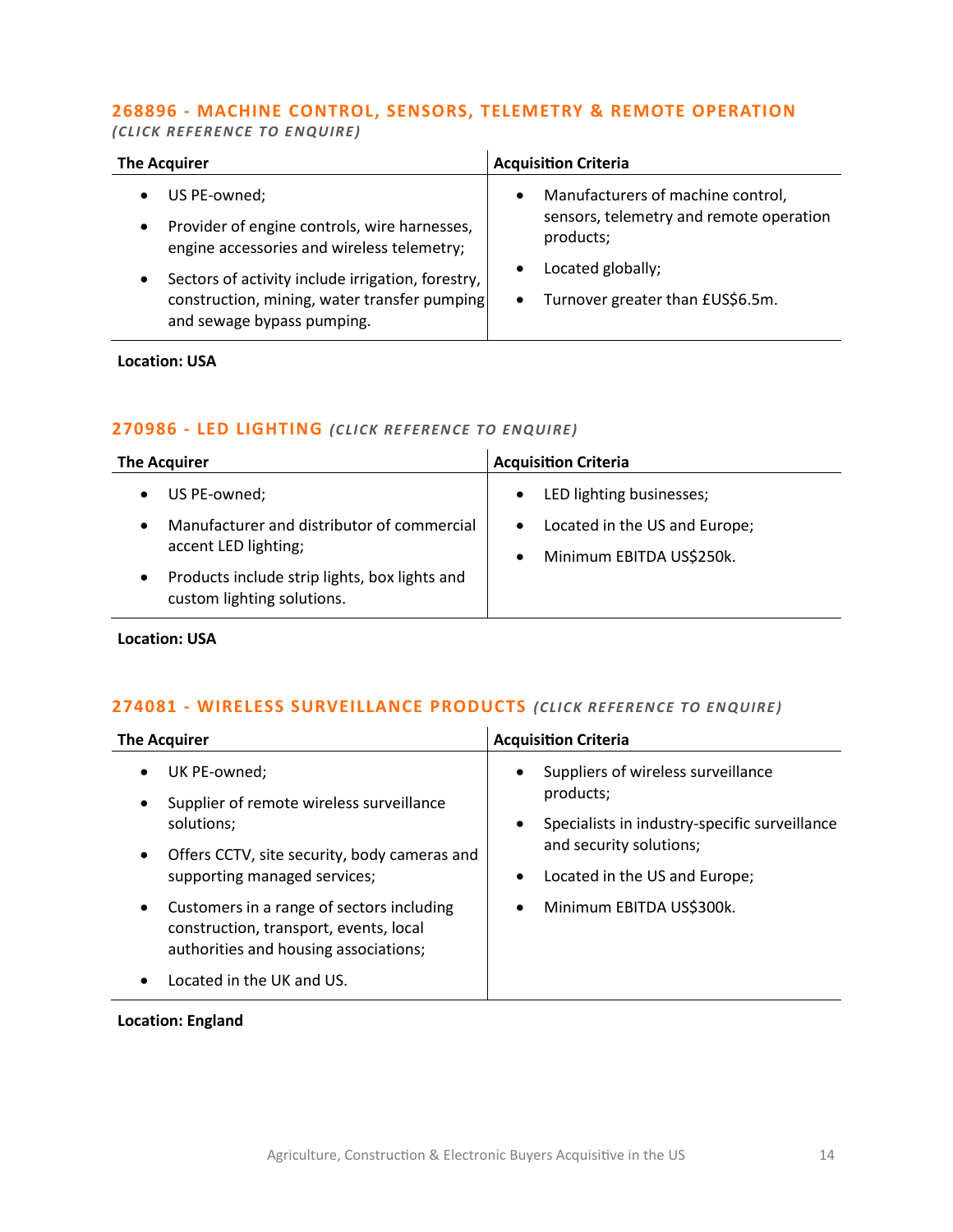#### **270146 - [HOME ELECTRICAL & LIGHTING PRODUCTS](mailto:poppy.briggs@langcliffeinternational.com?subject=270146%20-%20Home%20Electrical%20and%20Lighting%20Products)** *(CLICK REFERENCE TO ENQUIRE )*

| Belgian privately-owned;<br>$\bullet$<br>$\bullet$<br>Distributor of lighting and electrical products;<br>$\bullet$<br>Supplies the DIY retail channel;<br>$\bullet$<br>$\bullet$<br>Offers a wide range of branded products;<br>$\bullet$<br>Also offers logistics, merchandising and<br>$\bullet$ |                                          |
|-----------------------------------------------------------------------------------------------------------------------------------------------------------------------------------------------------------------------------------------------------------------------------------------------------|------------------------------------------|
| marketing services;                                                                                                                                                                                                                                                                                 | Distributors of consumer home electrical |
| Distributes to dealers across the Benelux and                                                                                                                                                                                                                                                       | and lighting products;                   |
| $\bullet$                                                                                                                                                                                                                                                                                           | Located globally;                        |
| France.                                                                                                                                                                                                                                                                                             | Minimum EBITDA US\$1m.                   |

**Location: Belgium**

#### **268895 - [CONDITION/LOCATION MONITORING & INDICATOR PRODUCTS](mailto:george.davies@langcliffeinternational.com?subject=268895%20-%20Condition/Location%20Monitoring%20and%20Indicator%20Products)** *(CLICK REFEREN CE TO ENQUIRE )*

| <b>The Acquirer</b>                   | <b>Acquisition Criteria</b>         |
|---------------------------------------|-------------------------------------|
| US PE-owned;                          | Manufacturers of condition/location |
| Internet of Things solution provider; | $\bullet$                           |
| $\bullet$                             | monitor or indicator products;      |
| Manufactures monitoring solutions for | Located in North America or Europe; |
| ٠                                     | $\bullet$                           |
| products in transit or storage;       | Turnover greater than US\$6.5m.     |
| Operates globally.                    | $\bullet$                           |

**Location: USA**

# **276873 - [ELECTRONIC SECURITY DEVICES](mailto:maryia.amrez@langcliffeinternational.com?subject=276873%20-%20Electronic%20Security%20Devices)** *(CLICK REFE RENCE TO E NQUIRE )*

| <b>Acquisition Criteria</b>                                         |
|---------------------------------------------------------------------|
| Manufacturers of electronic security<br>$\bullet$                   |
| devices;                                                            |
| Installed in commercial and residential<br>$\bullet$<br>properties; |
| Building management systems;<br>$\bullet$                           |
| Located globally;                                                   |
| Minimum EBITDA US\$300k.                                            |
|                                                                     |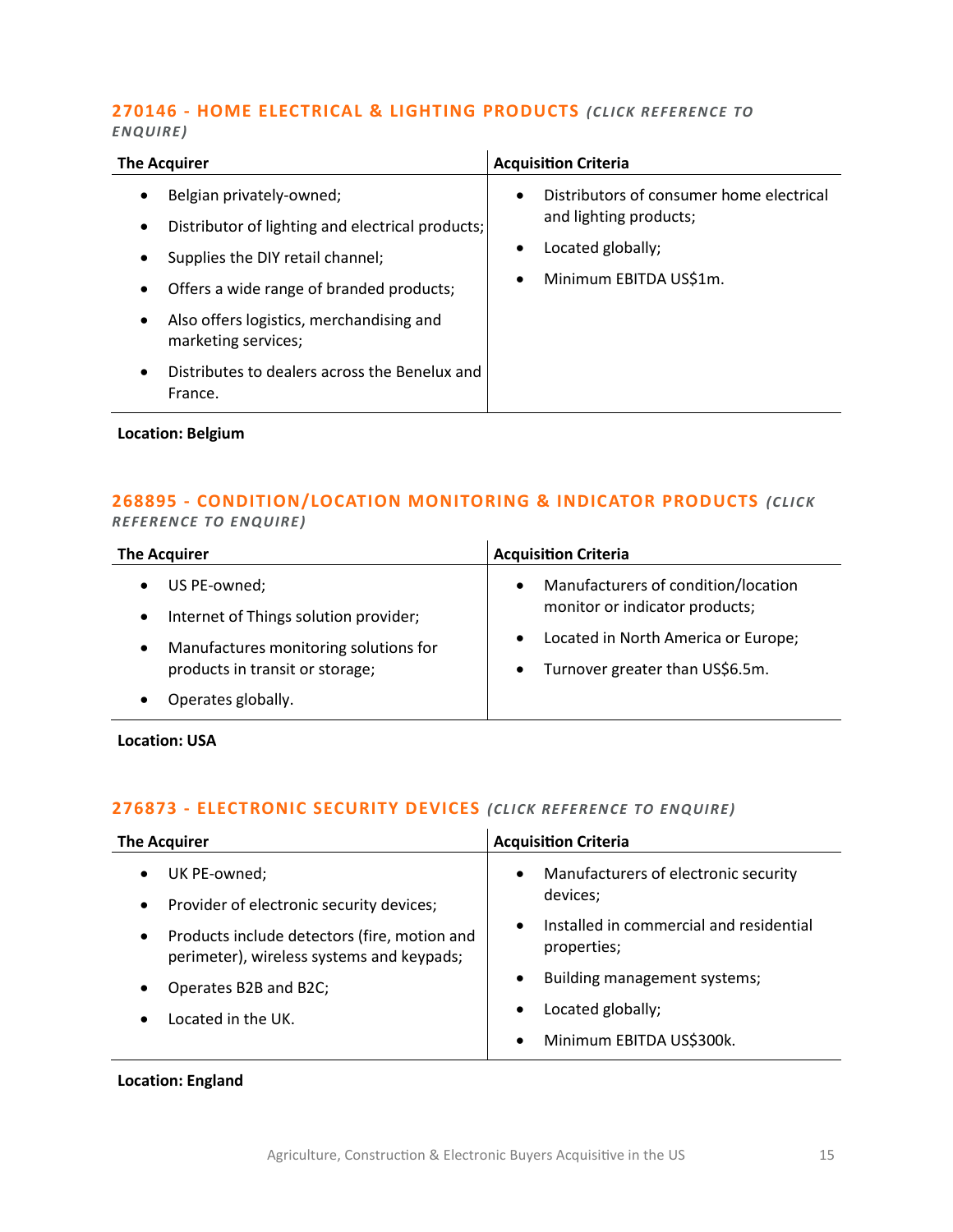#### **5501 - [BATTERY PACKS & BATTERY MANAGEMENT SYSTEMS](mailto:david.miller@langcliffeinternational.com?subject=5501%20-%20Battery%20Packs%20and%20Battery%20Management%20Systems)** *(CLICK RE FERENCE TO ENQUIRE )*

| <b>The Acquirer</b>                                                                         | <b>Acquisition Criteria</b>                                        |
|---------------------------------------------------------------------------------------------|--------------------------------------------------------------------|
| AIM-listed;<br>$\bullet$                                                                    | Manufacturers and distributors of battery<br>$\bullet$             |
| Manufacturer and distributor of electronic<br>$\bullet$                                     | packs and battery management systems;                              |
| products;                                                                                   | Must not be in the wholesale market;<br>$\bullet$                  |
| Products include batteries, electronic<br>$\bullet$<br>components and ruggedised computers; | Interested in overseas opportunities,<br>٠<br>particularly the US; |
| Key market sectors include industrial, oil and<br>$\bullet$                                 | Turnover in excess of US\$6.5m;<br>$\bullet$                       |
| gas, medical and space;                                                                     | Sweet spot of US\$30m.<br>$\bullet$                                |
| Strong track record of acquisitions.<br>$\bullet$                                           |                                                                    |

**Location: England**

# **270961 - [INDUSTRIAL TECHNOLOGY](mailto:maryia.amrez@langcliffeinternational.com?subject=270961%20-%20Industrial%20Technology)** *(CLICK RE FEREN CE TO ENQUIRE)*

| <b>The Acquirer</b>                                                                                                   | <b>Acquisition Criteria</b>                                                                             |
|-----------------------------------------------------------------------------------------------------------------------|---------------------------------------------------------------------------------------------------------|
| UK PE-owned;<br>Manufacturer and distributor of portable<br>$\bullet$<br>handsets for data cable and network testing; | Manufacturers of industrial technology for<br>$\bullet$<br>engineers;<br>Located globally;<br>$\bullet$ |
| Products for engineers to improve<br>$\bullet$<br>productivity;                                                       | Minimum EBITDA US\$300k.                                                                                |
| Located in the UK.                                                                                                    |                                                                                                         |

**Location: England**

# **277709 - [COMMERCIAL-GRADE UV LIGHTING](mailto:maryia.amrez@langcliffeinternational.com?subject=277709%20-%20Commercial-Grade%20UV%20Lighting)** *(CLICK RE FERENCE TO ENQUIRE)*

| <b>The Acquirer</b>                                                                 | <b>Acquisition Criteria</b>                 |
|-------------------------------------------------------------------------------------|---------------------------------------------|
| UK PE-owned;                                                                        | Developers of commercial-grade UV           |
| $\bullet$                                                                           | $\bullet$                                   |
| Developer of commercial-grade UV lighting                                           | lighting solutions;                         |
| ٠                                                                                   | Used to disinfect, sanitise and purify both |
| solutions;                                                                          | $\bullet$                                   |
| Products are used for disinfection, sanitation                                      | air and water;                              |
| $\bullet$                                                                           | Located in the US and Europe;               |
| and purification;                                                                   | $\bullet$                                   |
| Used in homes, offices, cars, restaurants,<br>$\bullet$<br>hotels and HVAC systems; | Minimum EBITDA US\$300k.<br>$\bullet$       |
| Located in the UK.                                                                  |                                             |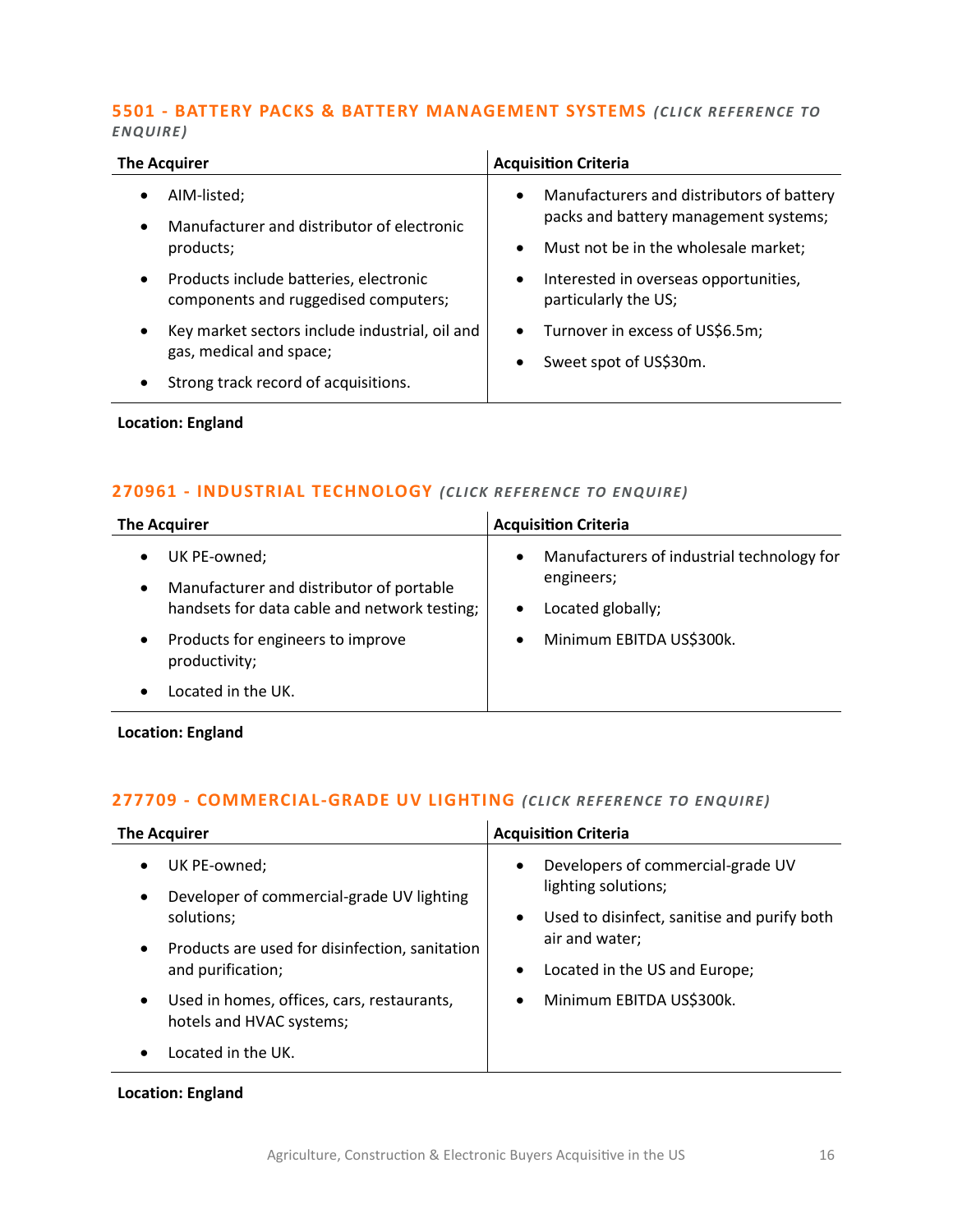#### **277454 - [DIGITAL SIGNAGE](mailto:george.davies@langcliffeinternational.com?subject=277454%20-%20Digital%20Signage)** *(CLICK RE FERE NCE TO ENQUIRE)*

| US PE-owned;<br>$\bullet$<br>for signage;                                                                                               | Manufacturers of specialist media players |
|-----------------------------------------------------------------------------------------------------------------------------------------|-------------------------------------------|
| Provider of digital signage hardware and<br>$\bullet$                                                                                   |                                           |
| software solutions;<br>$\bullet$<br>technology solutions;                                                                               | Developers of supporting software and     |
| Manufactures specialist digital signage media<br>$\bullet$<br>players;<br>$\bullet$                                                     | Located in North America or Europe;       |
| Minimum EBITDA US\$500k.<br>Develops and provides content management<br>$\bullet$<br>$\bullet$<br>software and cloud network solutions; |                                           |
| Global customer base across a range of<br>$\bullet$<br>sectors.                                                                         |                                           |

**Location: USA**

#### **257110 - [TIME CRITICAL ELECTRONIC SYSTEMS](mailto:george.davies@langcliffeinternational.com?subject=257110%20-%20Time%20Critical%20Electronic%20Systems)** *(CLICK RE FERENCE TO EN QUIRE )*

| <b>The Acquirer</b>                                                                                                                                                | <b>Acquisition Criteria</b>                                                                                                                                                             |
|--------------------------------------------------------------------------------------------------------------------------------------------------------------------|-----------------------------------------------------------------------------------------------------------------------------------------------------------------------------------------|
| • US PE-owned;<br>Provider of industrial electronic applications<br>$\bullet$<br>to marine vessels, emergency vehicles and<br>public safety communication systems. | Manufacturers of electronic systems for<br>$\bullet$<br>time critical applications;<br>Located in North America or Europe;<br>$\bullet$<br>Turnover greater than US\$6.5m.<br>$\bullet$ |

**Location: USA**

#### **268906 - [WIRELESS CONTROL & PROTECTION](mailto:george.davies@langcliffeinternational.com?subject=268906%20-%20Wireless%20Control%20and%20Protection)** *(CLICK RE FERENCE TO ENQUIRE)*

| <b>The Acquirer</b>                                                                                                           | <b>Acquisition Criteria</b>                                                                                                                                     |
|-------------------------------------------------------------------------------------------------------------------------------|-----------------------------------------------------------------------------------------------------------------------------------------------------------------|
| US PE-owned;<br>٠<br>Manufacturer of wireless control solutions<br>$\bullet$<br>for safety and mission critical applications; | Manufacturers of wireless controls,<br>$\bullet$<br>emergency stop solutions, yard<br>automation, connectivity products and<br>lone worker protection products; |
| Sectors of activity include industrial,<br>$\bullet$<br>transportation, safety systems and mining;<br>Located in the US;<br>٠ | Located globally;<br>$\bullet$<br>Turnover greater than US\$6.5m.<br>$\bullet$                                                                                  |
| Global operations.                                                                                                            |                                                                                                                                                                 |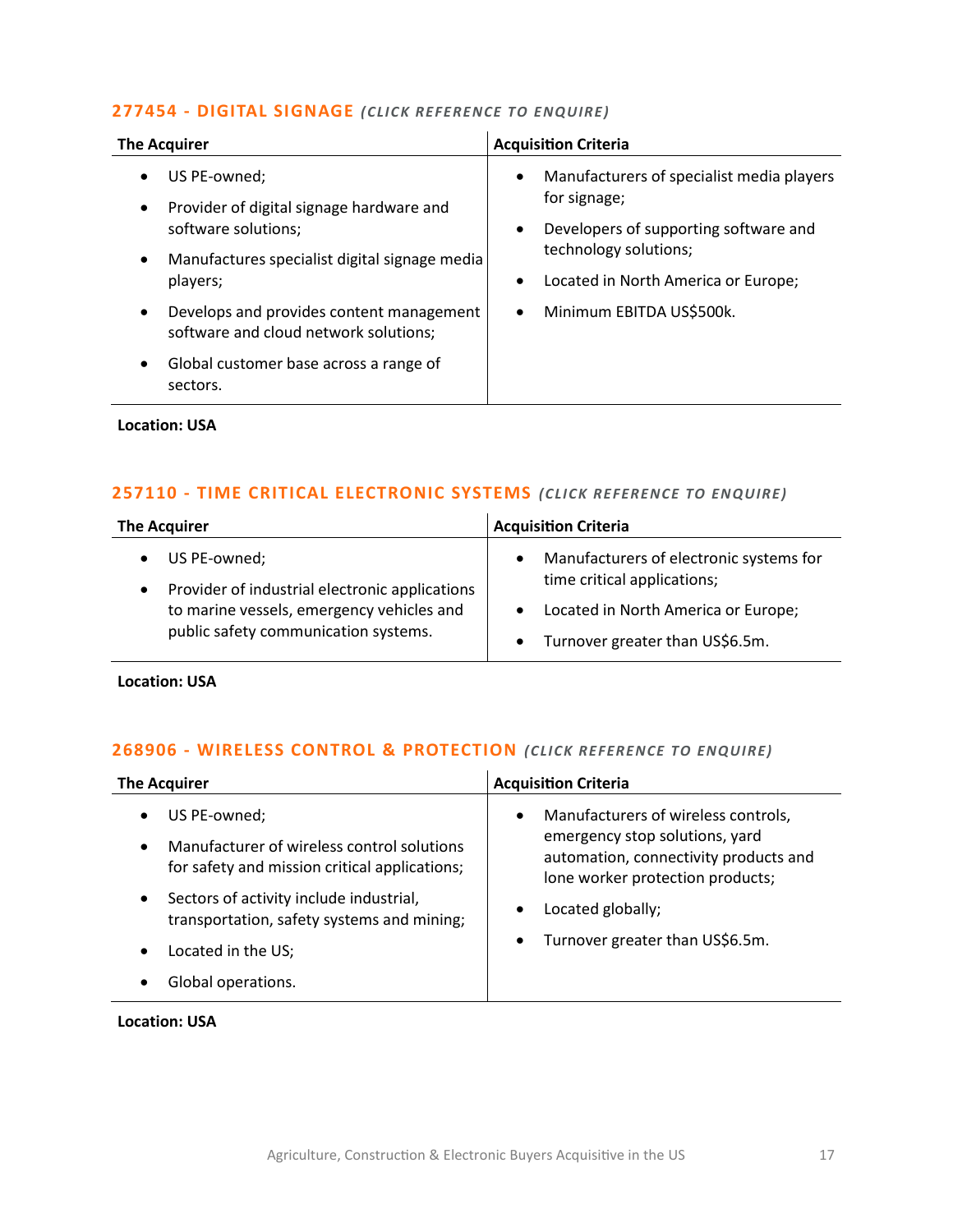#### **4053 - [FIRE & GAS DETECTION](mailto:jack.hutchinson@langcliffeinternational.com?subject=4053%20-%20Fire%20and%20Gas%20Detection)** *(CLICK RE FE RENCE TO EN QUIRE)*

| <b>The Acquirer</b>                                                                                                                                                                                                                               | <b>Acquisition Criteria</b>                                                                                                                                                                                                                                                                                                                                                                                                                                          |
|---------------------------------------------------------------------------------------------------------------------------------------------------------------------------------------------------------------------------------------------------|----------------------------------------------------------------------------------------------------------------------------------------------------------------------------------------------------------------------------------------------------------------------------------------------------------------------------------------------------------------------------------------------------------------------------------------------------------------------|
| Main Market-listed;<br>Manufacturer of a variety of products to<br>protect people and infrastructure;<br>Products include fire and gas detectors, and<br>security sensors;<br>Operations across North America, South<br>America, Europe and Asia. | Technical fire and gas detection systems<br>$\bullet$<br>and elevator systems;<br>No interest in businesses involved in oil<br>$\bullet$<br>and gas;<br>Located in the US, Canada, Western<br>$\bullet$<br>Europe, South East Asia and Australia;<br>Turnover in the range of US\$10m-<br>$\bullet$<br>US\$300m;<br>Sweet spot is US\$30m-US\$70m;<br>$\bullet$<br>No interest in start-ups;<br>٠<br>Must have at least three years historic<br>$\bullet$<br>growth. |
|                                                                                                                                                                                                                                                   |                                                                                                                                                                                                                                                                                                                                                                                                                                                                      |

# **Location: England**

#### **275915 - [ADVANCED SENSOR SYSTEMS & SOLUTIONS](mailto:charlotte.keane@langcliffeinternational.com?subject=275915%20-%20Advanced%20Sensor%20Systems%20and%20Solutions)** *(CLICK RE FERENCE TO ENQUIRE )*

| <b>The Acquirer</b>                              | <b>Acquisition Criteria</b>              |
|--------------------------------------------------|------------------------------------------|
| Swedish-listed;                                  | Providers of advanced sensor systems and |
| Provider of computing solutions for the          | $\bullet$                                |
| traffic and rail industries;                     | solutions;                               |
| Solutions include using radio frequency          | Application-driven technology companies; |
| identifications, automatic number plate          | Serving the intelligent transport system |
| recognition and intelligent traffic monitoring;  | market;                                  |
| Applications include vehicle specific access,    | Active in traffic management, parking,   |
| green flow systems, reduction of congestion,     | $\bullet$                                |
| determination of a trains positioning on the     | access, security or rail;                |
| track, selective door openings, and rail traffic | Located in the US and Europe;            |
| and conditioning monitoring;                     | Minimum EBITDA US\$500k.                 |
| Located in Europe and the US.                    | $\bullet$                                |

#### **Location: Sweden**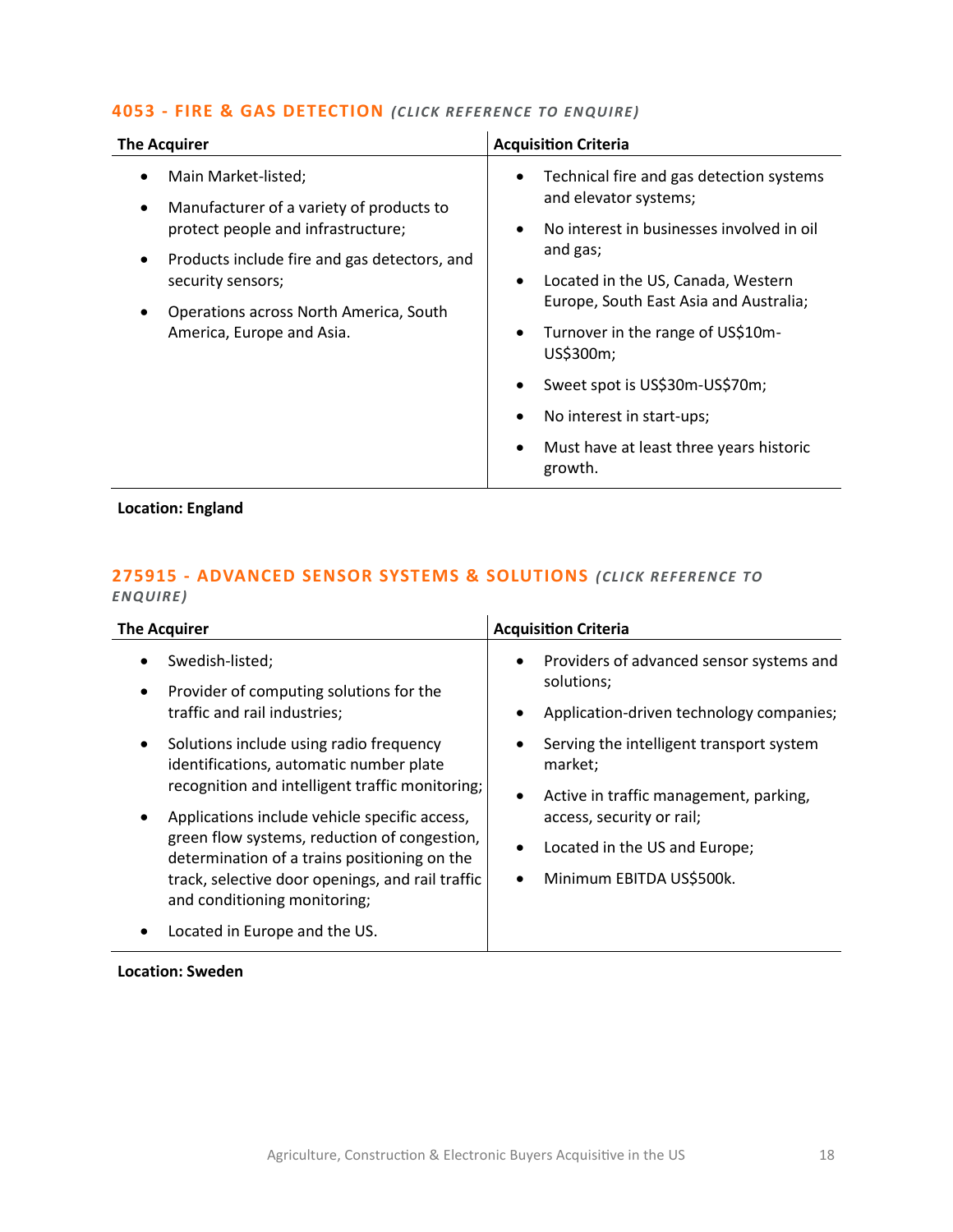#### **264694 - [ELECTRICAL & MECHANICAL TESTING & ASSEMBLY COMPONENTS](mailto:poppy.briggs@langcliffeinternational.com?subject=264694%20-%20Electrical%20and%20Mechanical%20Testing%20and%20Assembly%20Components)**

*(CLICK REFE RENCE TO E NQUIRE )*

| <b>The Acquirer</b>                                                                                                                                                                                                                    | <b>Acquisition Criteria</b>                                                                                                                                                                                  |
|----------------------------------------------------------------------------------------------------------------------------------------------------------------------------------------------------------------------------------------|--------------------------------------------------------------------------------------------------------------------------------------------------------------------------------------------------------------|
| US privately-owned;<br>Manufacturer and supplier of testing,<br>instrumentation and assembly products;<br>Operates across a range of high-value<br>markets within advanced manufacturing,<br>vehicle testing and life science sectors; | Manufacturers of software, electrical and<br>$\bullet$<br>mechanical components for testing<br>instruments and assembly systems;<br>Located in the US or Europe;<br>٠<br>Minimum EBITDA US\$2m.<br>$\bullet$ |
| Markets products under a range of brands;<br>Headquartered in the US with operations<br>across Europe and Asia.                                                                                                                        |                                                                                                                                                                                                              |

**Location: USA**

# **274134 - [PARKING SOLUTIONS](mailto:george.davies@langcliffeinternational.com?subject=274134%20-%20Parking%20Solutions)** *(CLICK RE FE RENCE TO EN QUIRE)*

| <b>The Acquirer</b>                                                                                                                       | <b>Acquisition Criteria</b>                                                                                            |
|-------------------------------------------------------------------------------------------------------------------------------------------|------------------------------------------------------------------------------------------------------------------------|
| US PE-owned;<br>Provider of smart city tech-based parking<br>$\bullet$<br>solutions;                                                      | Providers of parking solutions including<br>$\bullet$<br>individual or multi-space meters, pay<br>stations or sensors; |
| Products include single and multi-space<br>$\bullet$<br>parking meters, sensors, digital payment,<br>enforcement and management software; | Located in North America or Europe;<br>$\bullet$<br>Minimum EBITDA USUS\$500k.<br>$\bullet$                            |
| Global customer base;                                                                                                                     |                                                                                                                        |
| Headquartered in the US;<br>٠                                                                                                             |                                                                                                                        |
| Locations across North America and Europe.                                                                                                |                                                                                                                        |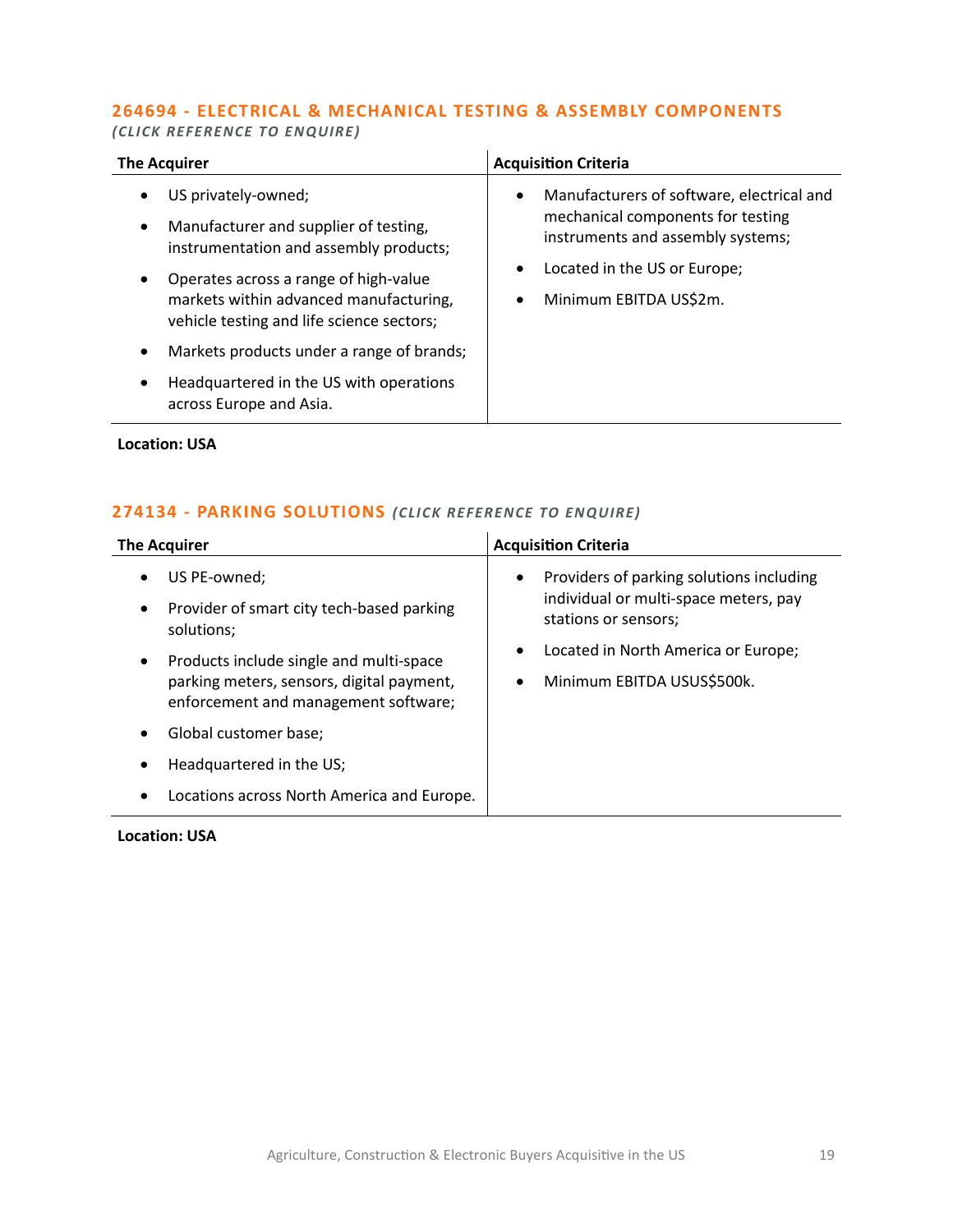# <span id="page-19-0"></span>**OIL & GAS**

# **253773 - [DISTRESSED AUTOMOTIVE, AEROSPACE, OIL & GAS, HYDRAULIC &](mailto:francesca.morra@langcliffeinternational.com?subject=253773%20-%20Distressed%20Automotive,%20Aerospace,%20Oil%20and%20Gas,%20Hydraulic%20and%20Industrials)  [INDUSTRIALS](mailto:francesca.morra@langcliffeinternational.com?subject=253773%20-%20Distressed%20Automotive,%20Aerospace,%20Oil%20and%20Gas,%20Hydraulic%20and%20Industrials)** *(CLICK REFERENCE TO EN QUIRE)*

| <b>The Acquirer</b>                                                                                                                                                                                                                                                                                                                           | <b>Acquisition Criteria</b>                                                                                                                                                                                                                                                       |
|-----------------------------------------------------------------------------------------------------------------------------------------------------------------------------------------------------------------------------------------------------------------------------------------------------------------------------------------------|-----------------------------------------------------------------------------------------------------------------------------------------------------------------------------------------------------------------------------------------------------------------------------------|
| Spanish PE firm;<br>$\bullet$<br>Acquires controlling stakes in European<br>$\bullet$<br>industrial SMEs facing a growth challenge;<br>Focuses on the automotive, aerospace, oil<br>$\bullet$<br>and gas, hydraulic and industrial sectors;<br>Primarily in Italy and Spain with very strong<br>$\bullet$<br>product portfolio and customers. | Automotive, aerospace, oil and gas,<br>$\bullet$<br>hydraulic, and industrial/manufacturing<br>sectors;<br>Strong product portfolio and customers;<br>$\bullet$<br>Only interested in restructuring cases and<br>distressed assets;<br>Located in North America, Europe or India. |

**Location: Spain**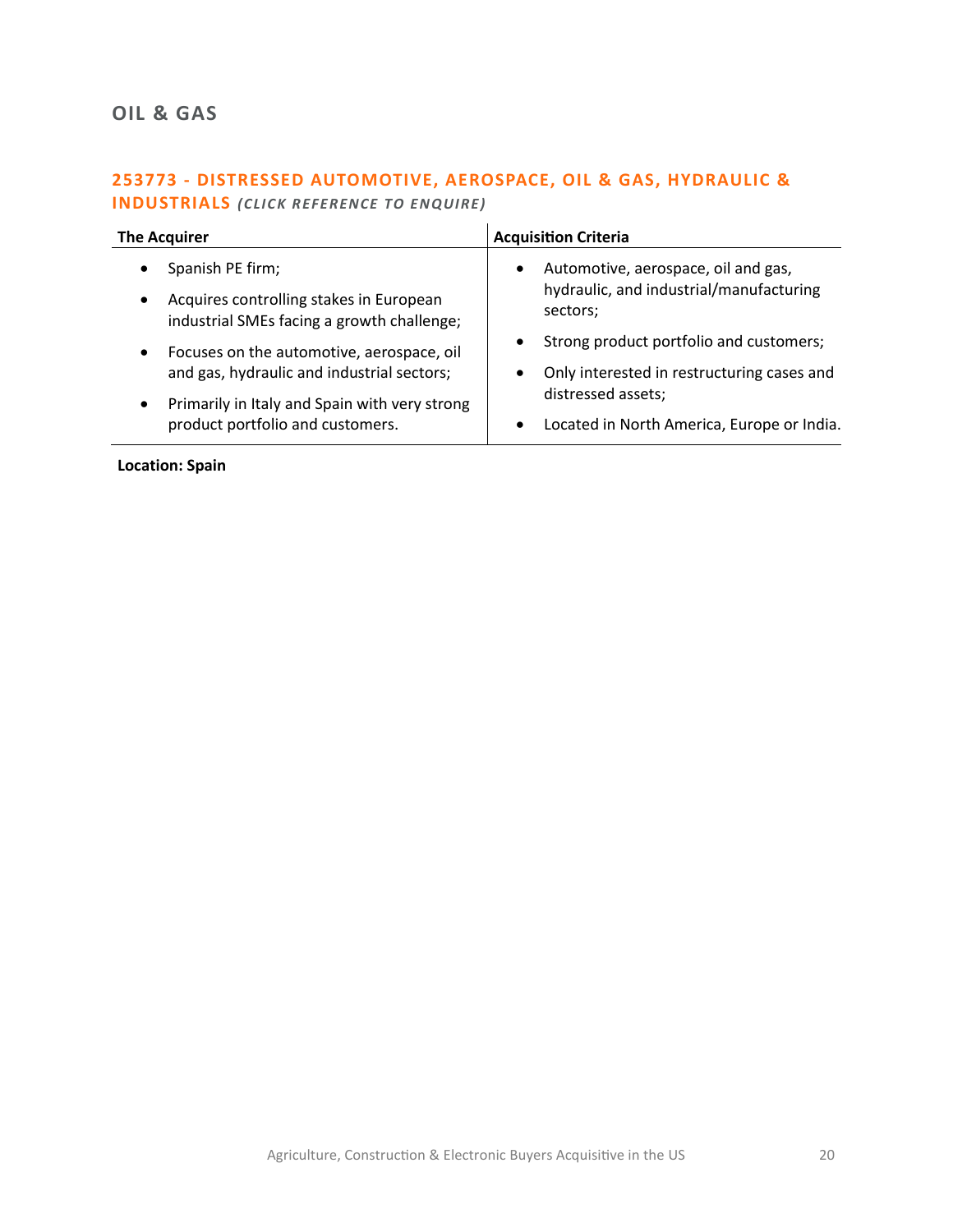# <span id="page-20-0"></span>**UTILITIES**

#### **273144 - [ELECTRICAL ENERGY PRODUCTS](mailto:poppy.briggs@langcliffeinternational.com?subject=273144%20-%20Electrical%20Energy%20Products)** *(CLICK REFE RENCE TO E NQUIRE )*

| <b>The Acquirer</b>                                                                                                                                                                             | <b>Acquisition Criteria</b>                                                                                                                                                                                                                          |
|-------------------------------------------------------------------------------------------------------------------------------------------------------------------------------------------------|------------------------------------------------------------------------------------------------------------------------------------------------------------------------------------------------------------------------------------------------------|
| French PE-owned;<br>Provider of energy transmission and<br>٠<br>distribution;<br>Develops and manufactures products for<br>٠<br>electrical, transport and telecommunications<br>infrastructure; | Producers and distributors of products<br>$\bullet$<br>related to electrical energy;<br>Not interested in service companies;<br>٠<br>Wholesale trade of electrical equipment;<br>Active across a range of sectors;<br>$\bullet$<br>Located globally; |
| Active across a range of sectors;<br>Services include inspection, maintenance,<br>technical assistance, training, advice and<br>engineering;                                                    | Minimum EBITDA US\$1m.<br>$\bullet$                                                                                                                                                                                                                  |
| Headquartered in France;<br>Located globally.                                                                                                                                                   |                                                                                                                                                                                                                                                      |

#### **Location: France**

# **276888 - [OUTSOURCED UTILITIES SERVICES](mailto:george.davies@langcliffeinternational.com?subject=276888%20-%20Outsourced%20Utilities%20Services)** (CLICK REFERENCE TO ENQUIRE)

| <b>The Acquirer</b>                                                                                                                           | <b>Acquisition Criteria</b>                                                                |
|-----------------------------------------------------------------------------------------------------------------------------------------------|--------------------------------------------------------------------------------------------|
| US PE-owned;<br>٠                                                                                                                             | Provider of outsourced services to the<br>$\bullet$                                        |
| Provider of field and professional outsourced<br>$\bullet$                                                                                    | utilities sector;                                                                          |
| services to the utility infrastructure sector;                                                                                                | Services of interest include testing,<br>$\bullet$                                         |
| Services include maintenance and repair<br>$\bullet$<br>services, project management, owner's<br>representation, consulting and other related | maintenance and repair, project<br>management, owner representation and<br>meter services; |
| services;                                                                                                                                     | Located in North America or Europe;<br>$\bullet$                                           |
| Customers across the utilities, renewables<br>$\bullet$<br>and nuclear industries.                                                            | Minimum EBITDA US\$1m.<br>$\bullet$                                                        |